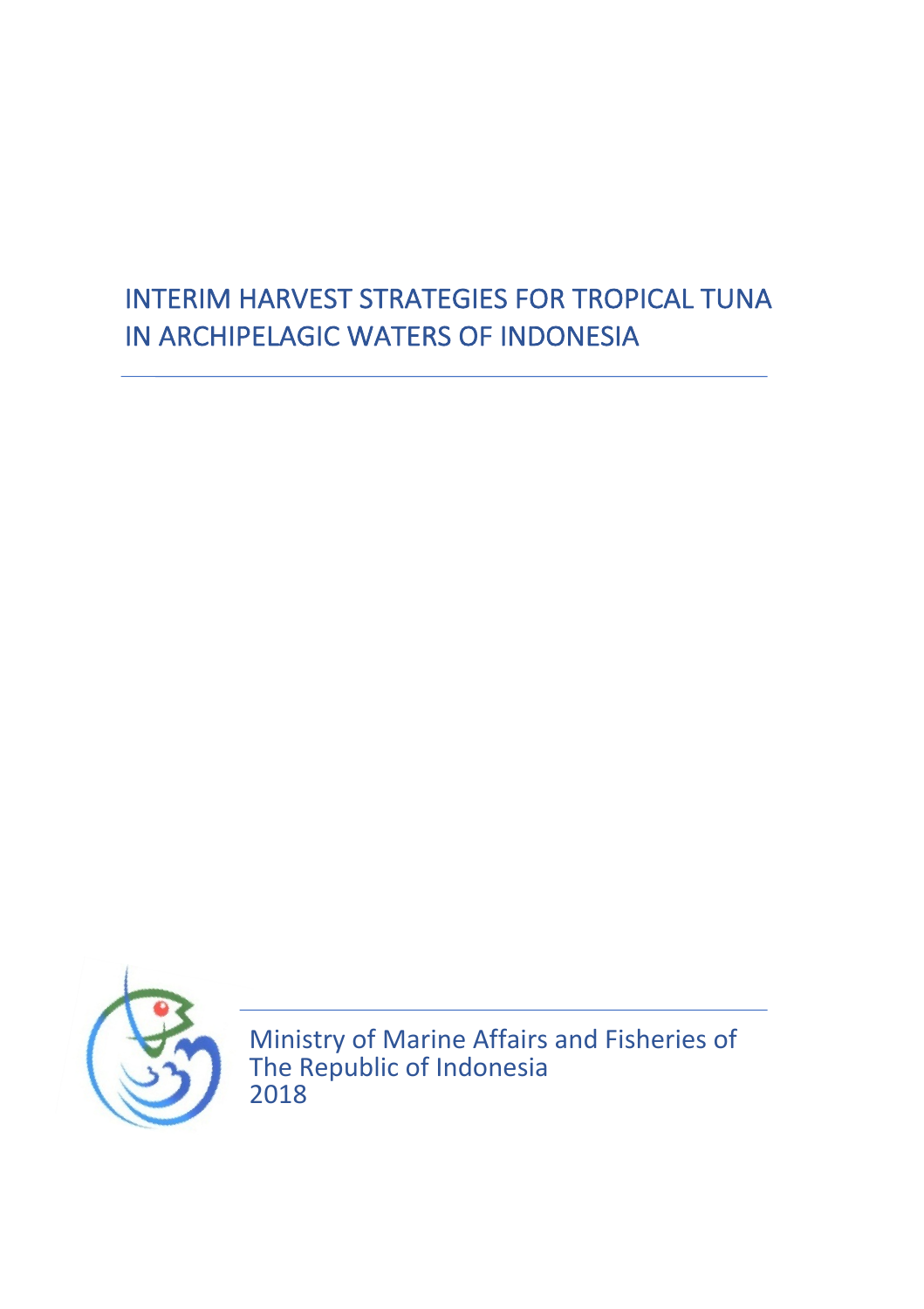## INTRODUCTION

Indonesia archipelagic water within the Indonesia Fisheries Management Areas (IFMA) number 713, 714, and 715 are Indonesia sovereignty. Those waters are well-known for the abundance of tuna resources such as skipjack tuna, yellowfin tuna, and bigeye tuna, which are categorized as highly migratory species. Based on the tagging study result by Secretariat of the Pacific Community (SPC) during 2009-2010, in those IFMAs, not many of those species migrating in and out the archipelagic waters.

However, with accordance to United Nation Convention of the Law of the Sea (UNCLOS) 1982, which has been ratified by Indonesia through Act No. 17 Year 1985, highly migratory species are managed by international or regional cooperation. In this case, Indonesia has strong commitment and concern on managing tuna resources in all Indonesia waters including its archipelagic waters based on the provisions adopted by Tuna Regional Fisheries Management Organizations (RFMOs).

In 2015 as one of the significant outputs of the  $1<sup>st</sup>$  Bali Tuna Conference held at the end of 2014, the implementing rules and standard from RFMOs has been set into by the Ministerial Decree of Marine Affairs and Fisheries of the Republic of Indonesia Number 107/KEPMEN-KP/2015 concerning Fisheries Management Plan of Tuna, Skipjack and Neritic Tuna (NTMP). As mandated by this Ministerial Decree and in compatible with the Western Central and Pacific Commission (WCPFC) conservation and management measures number 2014-06, the Interim Harvest Strategies Document for Tropical Tuna in Archipelagic Waters of Indonesia is introduced during the organization of the 3<sup>rd</sup> Bali Tuna Conference in May 2018.

This interim document will be served by the Indonesian stakeholders as the basis for harvesting strategy in the Indonesia archipelagic water in (IFMA 713, 714, and 715) to ensure the sustainability of yellowfin tuna, bigeye tuna and skipjack tuna resources in those waters areas. This Harvest Strategy Framework is interrelated processes of monitoring, analysis,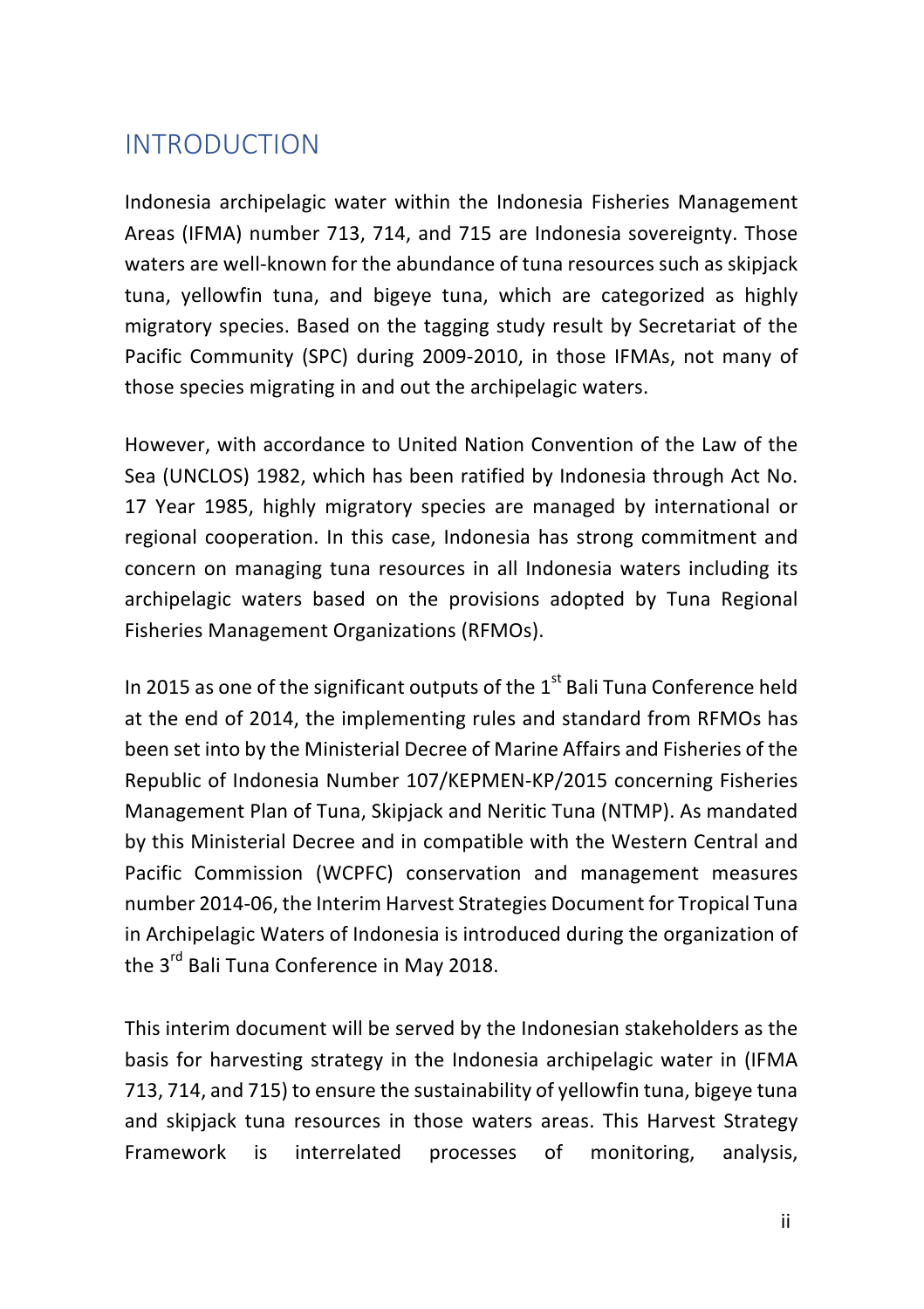implementation and evaluation based on agreed management objective, operational objective, and management measures or harvest control rules.

This document has been developed after going through several processes since 2014 by cooperating with related stakeholders. The supports and sustained cooperation from the relevant domestic tuna stakeholders and also international fisheries experts from Commonwealth Scientific and Industrial Research Organization (CSIRO) and WCPFC who have given significant contribution to the development and in the implementation of this harvest strategy are very much appreciated.

Jakarta, May 2018 Director General of Capture Fisheries

Sjarief Widjaja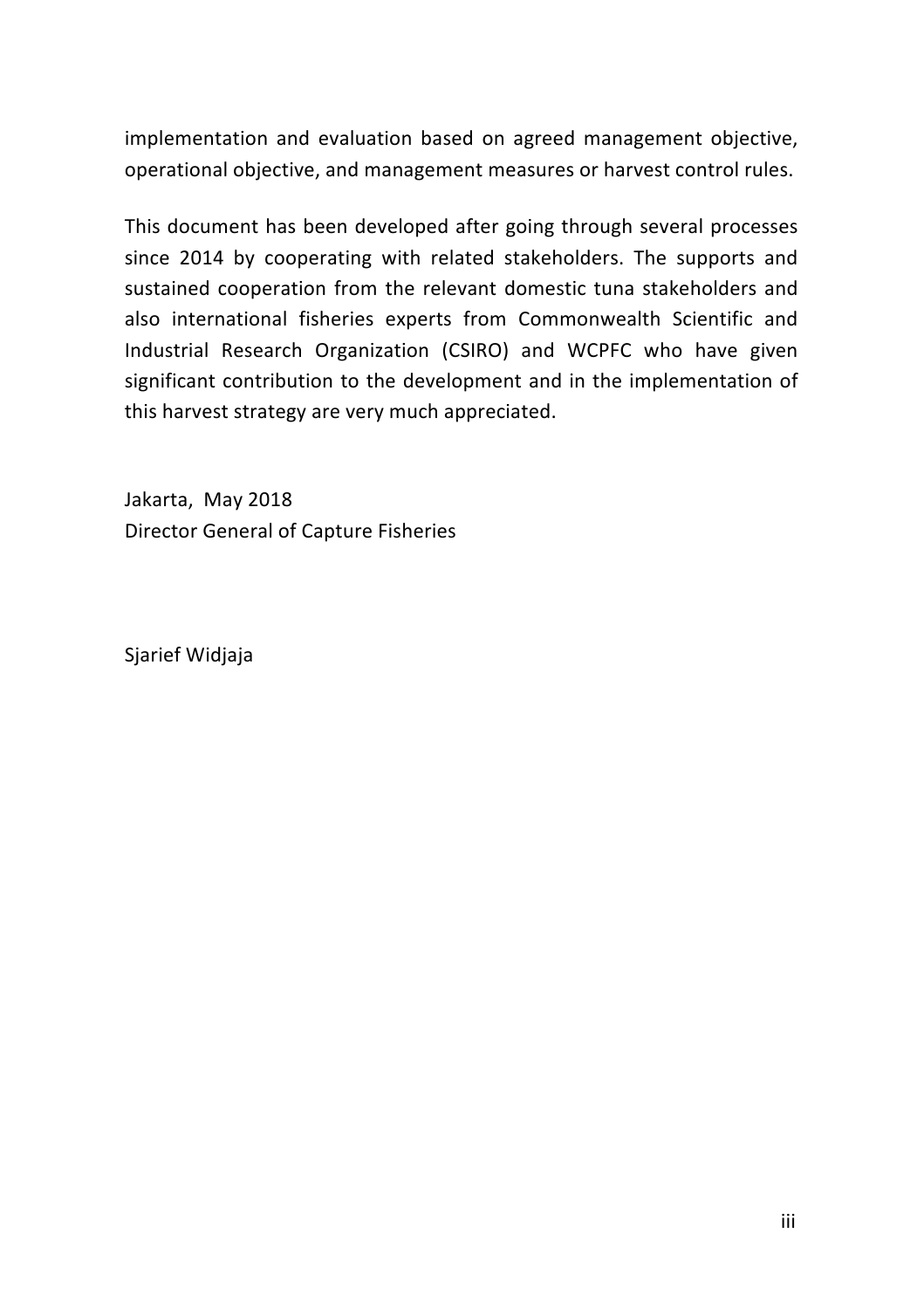# LIST OF CONTENT

|    |                                                              | ii.            |
|----|--------------------------------------------------------------|----------------|
|    |                                                              | iv             |
|    |                                                              | $\mathsf{V}$   |
| 1. | Interim harvest strategies for tropical tuna in archipelagic | $\mathbf{1}$   |
|    |                                                              |                |
|    | Fishery Policy and regulatory context<br>1.1.                | 1              |
|    | 1.2.                                                         | $\overline{2}$ |
|    | 1.3.                                                         | $\overline{2}$ |
|    |                                                              | $\overline{2}$ |
|    | 1.3.1.1 Limit Reference Point                                | $\overline{2}$ |
|    | 1.3.1.2 Target Reference Point                               | 3              |
|    | 1.3.2. Performance measures for HS selection                 | 3              |
| 2. | Harvest Strategy Framework for skipjack, yellowfin tuna      |                |
|    | and bigeye tuna in Archipelagic waters                       | 4              |
|    | 2.1.                                                         | 5              |
|    | 2.2.                                                         | 5              |
|    | Management Strategy Evaluation<br>2.3.                       | 6              |
|    | 2.4.                                                         | 7              |
| 3. | Relationship between Interim Harvest Strategy for            |                |
|    | archipelagic waters and relevant Regional Fisheries          |                |
|    |                                                              | 7              |
|    |                                                              |                |
| 4. | Action plan for refinement, testing and selection of         |                |
|    | harvest strategies and operational implementation            | 8              |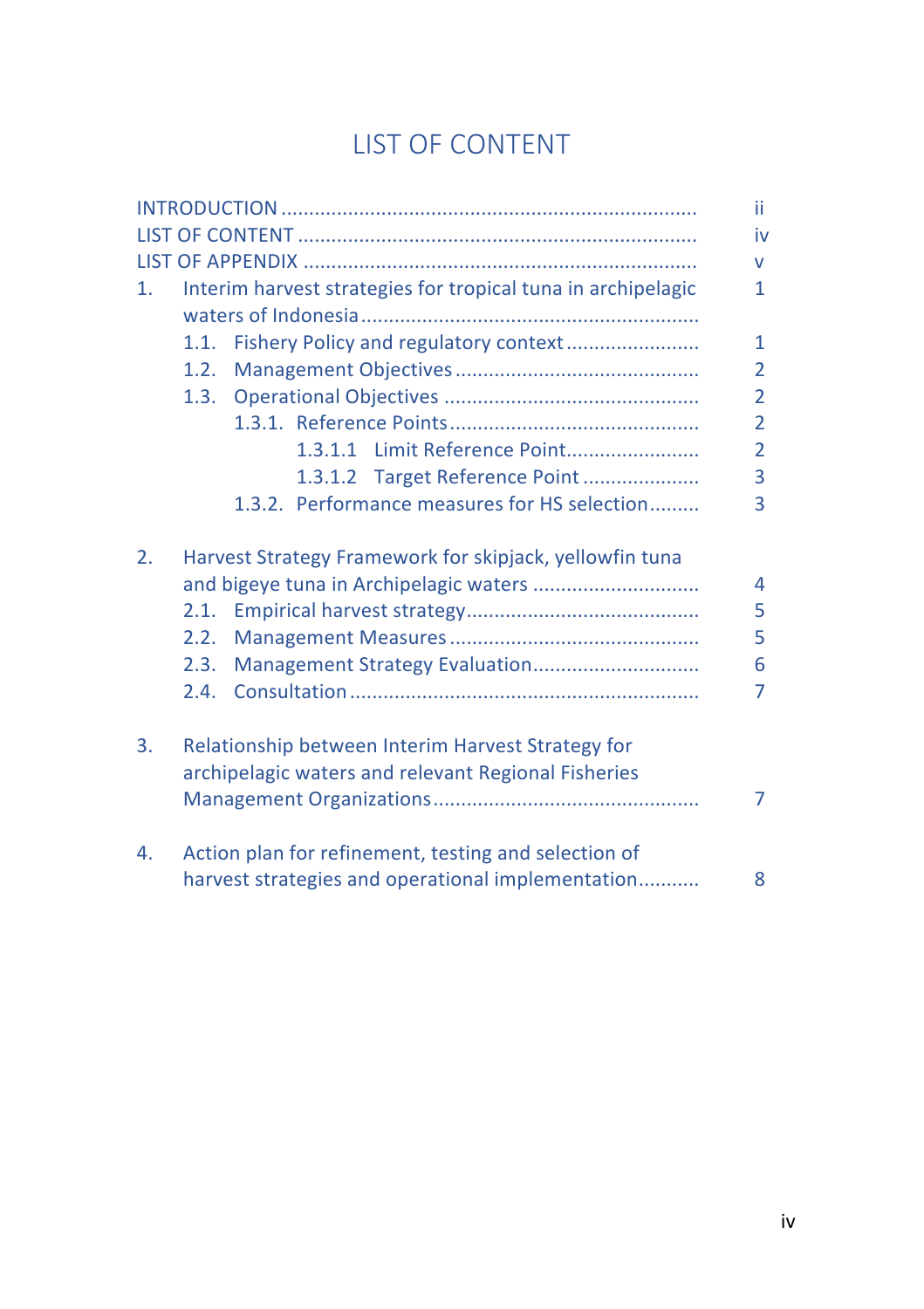## LIST OF APPENDIX

| <b>APPENDIX 1.</b> | Framework for Harvest Strategy for Skipjack,<br>Yellowfin, and Bigeye tuna in the Archipelagic                                                                                             | 10 |
|--------------------|--------------------------------------------------------------------------------------------------------------------------------------------------------------------------------------------|----|
| <b>APPENDIX 2.</b> | <b>Summary of Technical and Consultative</b><br><b>Process for Development of Harvest Strategy</b><br>Framework for Skipjack, Yellowfin Tuna and<br>Bigeye Tuna in Indonesian Archipelagic | 14 |
| <b>APPENDIX 3.</b> | Action Plan for Indonesian Archipelagic<br>Waters Tuna Harvest Strategy 2018-2023                                                                                                          | 15 |
| <b>APPENDIX 4.</b> | Detail action Plan for a-five years<br>implementing the IAW tuna Harvest strategy                                                                                                          | 17 |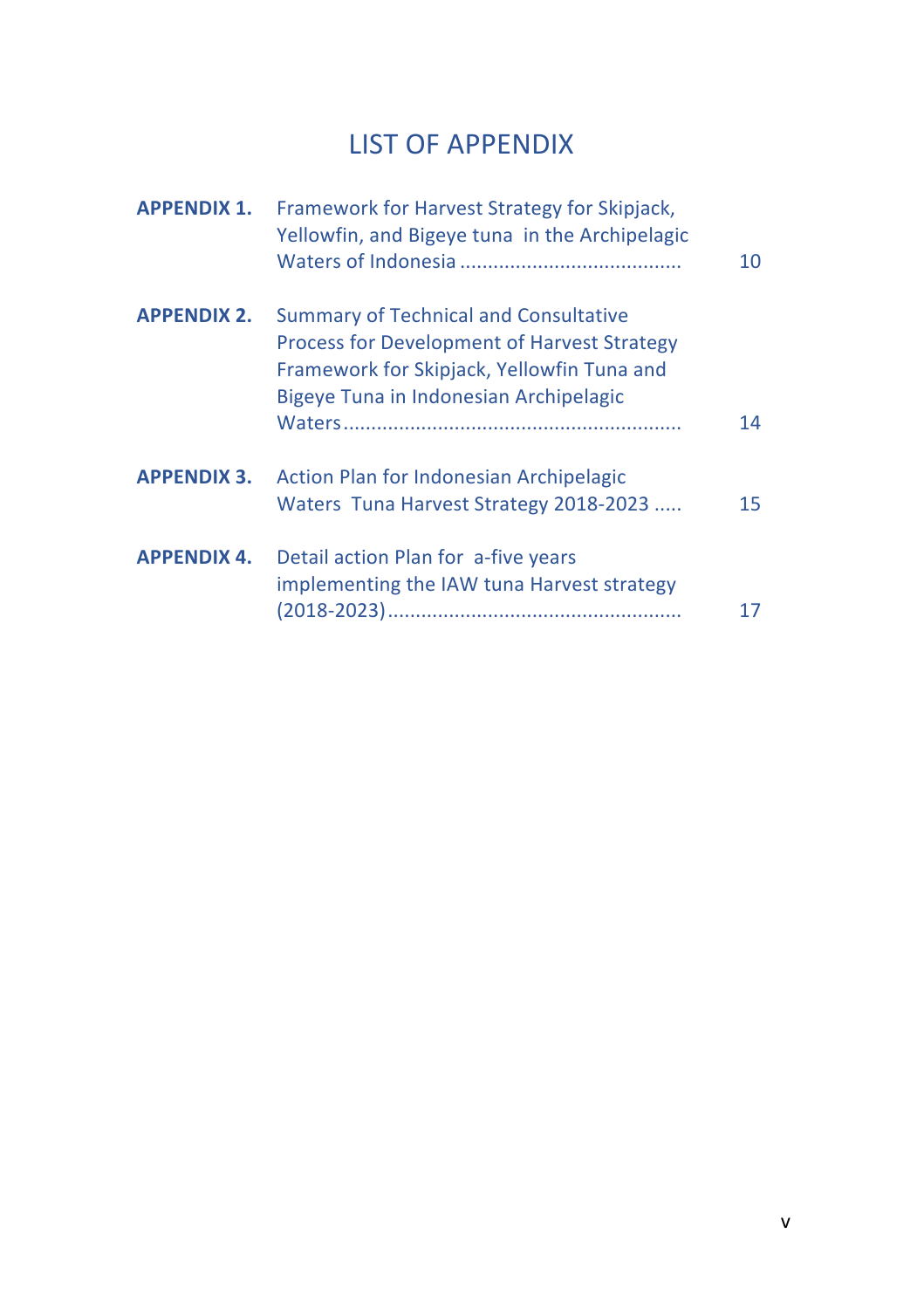# 1. Interim harvest strategies for tropical tuna in archipelagic waters of Indonesia

#### 1.1. Fishery Policy and regulatory context

As part of a range of initiatives aimed at achieving sustainable social and economic benefits from the harvest of tuna resources in archipelagic waters, Indonesia intends to develop and implement scientifically-tested harvest strategies to manage the level of targeted fishing on these tuna resources. The development and implementation of harvest strategy framework is a priority action of the National Tuna Management Plan (NTMP) for tuna and neritic species and associated action plans which been set into by the Ministerial Decree of Marine Affairs and Fisheries of the Republic of Indonesia Number 107/KEPMEN-KP/2015. The harvest strategy framework is an important step in the process of development, testing and implementation of harvest strategies for yellowfin tuna, skipjack tuna and bigeye tuna fisheries in Indonesian archipelagic waters (Indonesia Fisheries Management Areas/IFMA number 713, 714 and 715).

The development of harvest strategies for major tuna species is also consistent with Indonesia's rights and obligations as a member of the Regional Fisheries Management Organizations (RFMOs) responsible for governance of these highly migratory stocks: the Western Central Pacific Fisheries Commission, Indian Ocean Tuna Commission and Commission for the Conservation of Southern Bluefin Tuna. Importantly, implementation of the monitoring, assessment, harvest control rules and management measures, which are essential elements of a harvest strategy, are central to achieving Marine Stewardship Council (MSC)-certification for these fisheries. 

The NTMP sets a five-year plan for implementing action plans including development and implementation of harvest strategies, and to gain MSC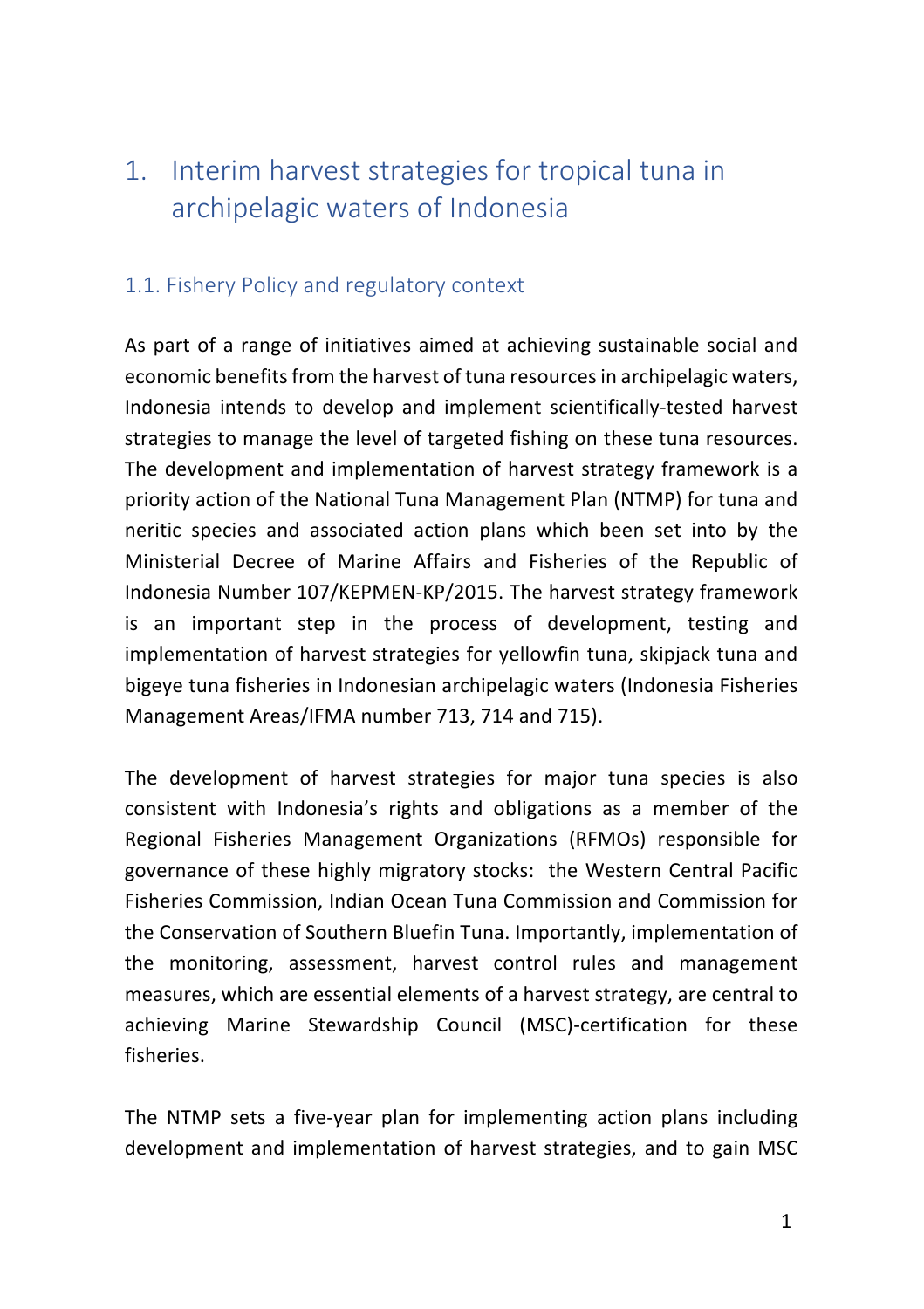certification. This addendum to the NTMP describes the management objectives and harvest strategy framework (Appendix 1) developed though a 2 year technical and consultative process (Appendix 2). The harvest strategy framework details the forms of harvest strategy developed through this process, that will be refined and implemented for management of fishing effort targeted at tropical tuna in Indonesian Archipelagic Waters. It includes an updated action plan (Appendix 3 and 4) of specific information requirements, consultation processes and institutional arrangements required for the implementation of the harvest strategies for each species.

#### 1.2. Management Objectives

From the nine management objectives for capture fisheries, as stipulated in Article 3 Law No 31 year 2004 on Fisheries, and amended by Law 45 year 2009 on Fisheries, it was agreed by series of stakeholder workshops that the management objective for yellowfin tuna, bigeye tuna and skipjack tuna is:

"to ensure the sustainability of yellowfin tuna, bigeye tuna and skipjack tuna resources" through harvest strategy implementation.

#### 1.3. Operational Objectives

To maintain spawning stock biomass (SSB) above the limit reference point (LRP) of 0.2 of the unfished level, with the probability of 90% over the 10year projection period.

#### 1.3.1. Reference Points

Reference point is the benchmarks that scientist and managers use to compare the current status of a stock or fishery to a desirable state.

#### 1.3.1.1. Limit Reference Point

The default limit reference point for tuna in archipelagic waters is to maintain spawning stock biomass above 0.2 of the unfished level with a probability of 90%.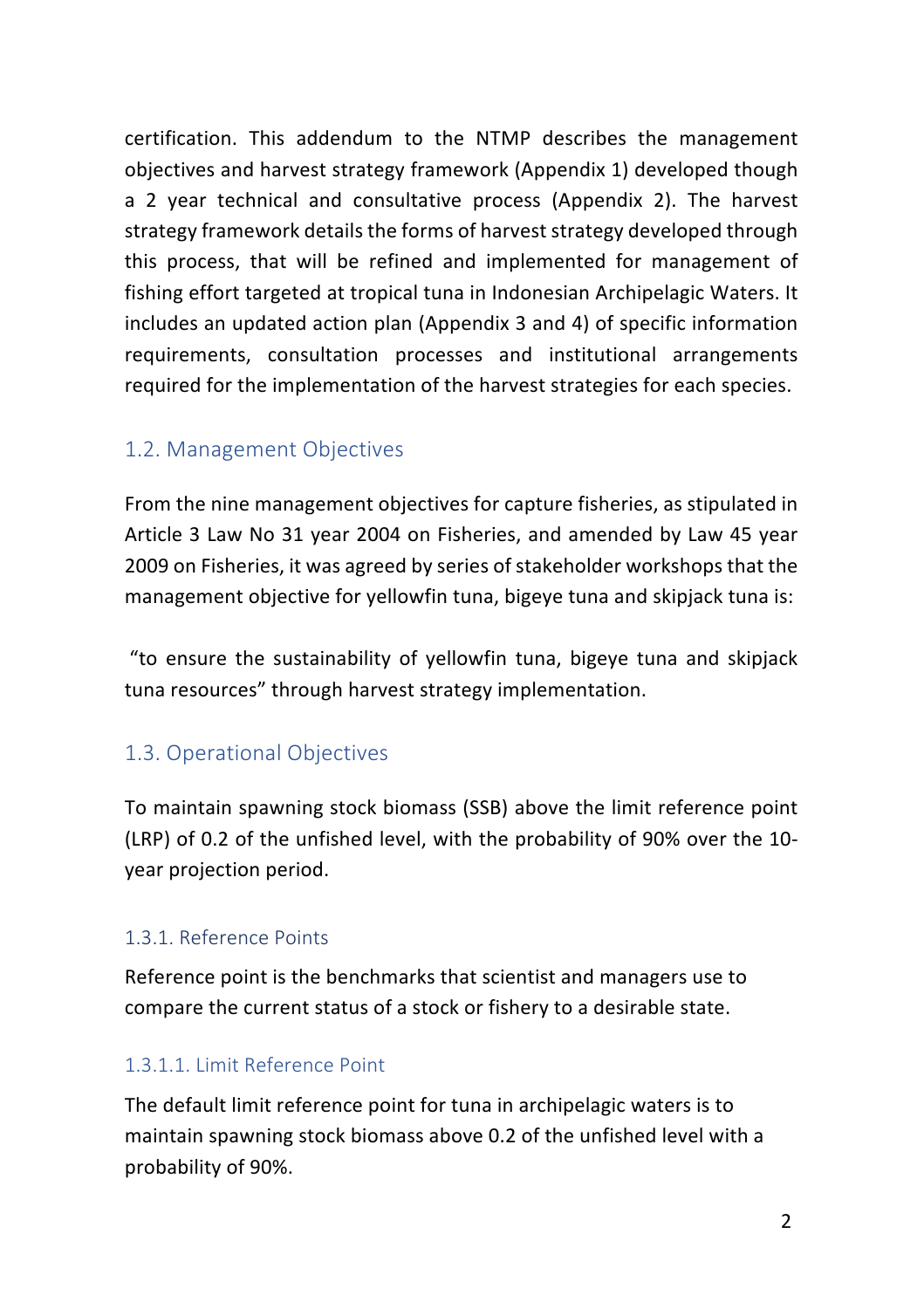#### 1.3.1.2. Target Reference Point

A target reference point for tuna in archipelagic waters has not been decided as this requires more detailed consideration of the implications for social and economic objectives for the fishery.

The current WCPFC target reference point for skipjack is that the spawning biomass should be 0.5 of the unfished spawning biomass on average (CMM 2017-01), while current IOTC Target Reference Point for skipjack that the spawning biomass should be 0.4 estimated unfished spawning biomass on average (IOTC Resolution 2016-02).

Alternative target reference points for skipjack tuna, yellowfin tuna and bigeye tuna will be investigated, based on stakeholder surveys and using Management Strategy Evaluation (MSE) testing as part of the Action Plan for harvest strategy implementation (Appendix 3 and 4).

#### 1.3.2. Performance measures for HS selection

The aim of a harvest strategy is to achieve an appropriate balance of the social, economic and stock conservation objectives for the fishery. Performance measures are more detailed summary statistics generated during the testing and selection of harvest strategies that relate to the performance of the harvest strategy with respect to stock, fishery, economic and social objectives. It is desirable to have a wide range of performance measures that relate directly to the important components of the fishery and wider community and economy. This allows government and stakeholder to make judgements about the trade-offs among social and economic benefits for alternative harvest strategies and select a final form of harvest strategy that is most likely to provide the best compromise and acceptable performance overall. This is done as part of the Management Strategy Evaluation process (see Figure 1 and Action plan).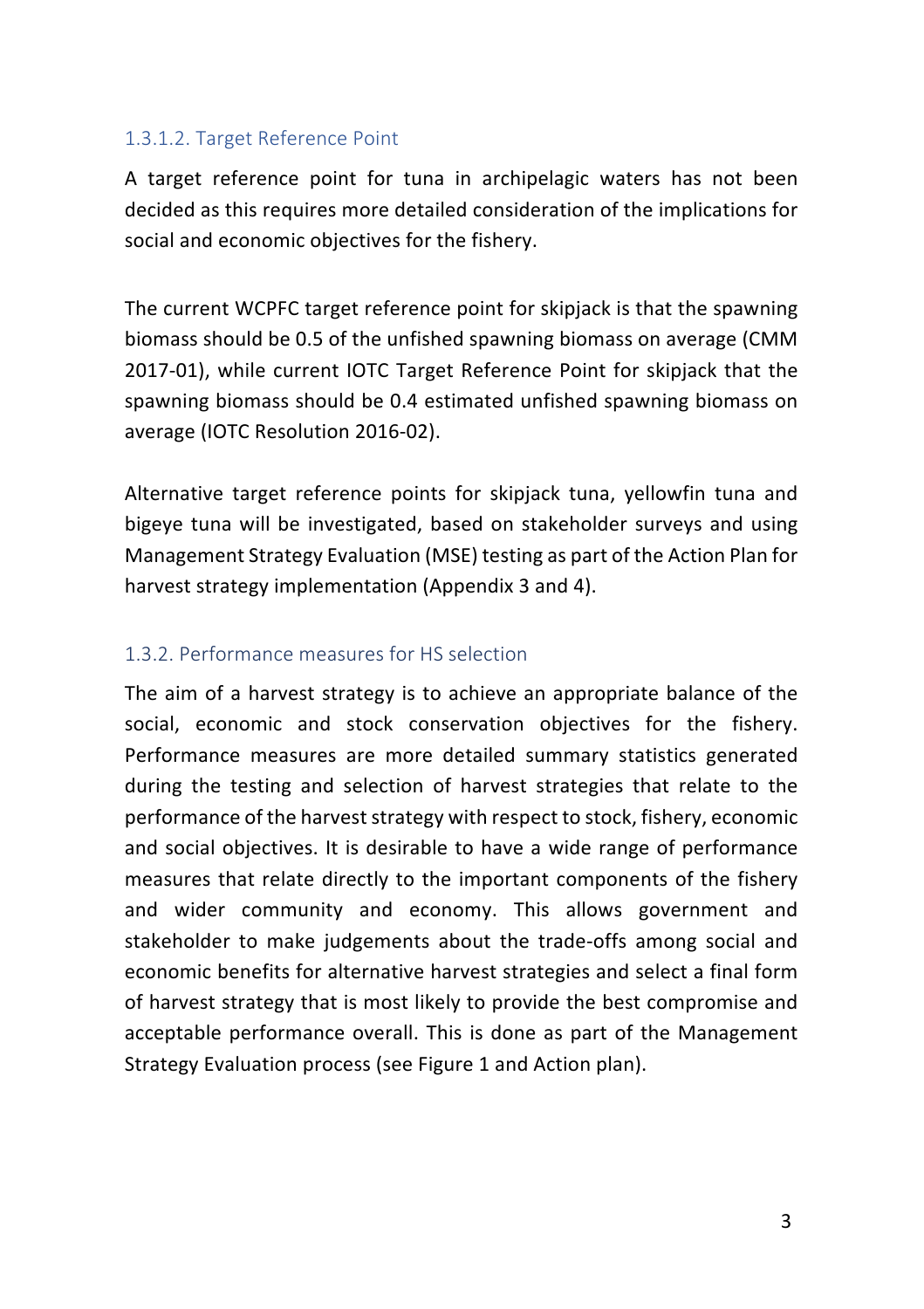Initial input for the development of performance measures was obtained from stakeholder using a structured survey at the 4th stakeholder workshop in 14-16 November 2016 $^{\rm 1}$ .

## 2. Harvest Strategy Framework for skipjack, yellowfin tuna and bigeye tuna in Archipelagic waters

A harvest strategy is a carefully considered and agreed plan for *monitoring* and **assessing** a fishery and adjusting the level of fishing (relative to the previous year) using a specified *management measure* according to the *harvest control rule* to meet the specific objectives for the fishery (Figure 1).



*Figure 1: Conceptual illustration of the components of a harvest strategy. It is the combination* of components that define an individual harvest strategy and determine its likely performance. *Hence, if one, or more component(s) is (are) changed, this is considered a different harvest* strategy. As part of the harvest strategy development and evaluation process, each *component is specified in detail.* 

 $1$  Anon 2016. DGCF Report on  $4^{th}$  Stakeholder Workshop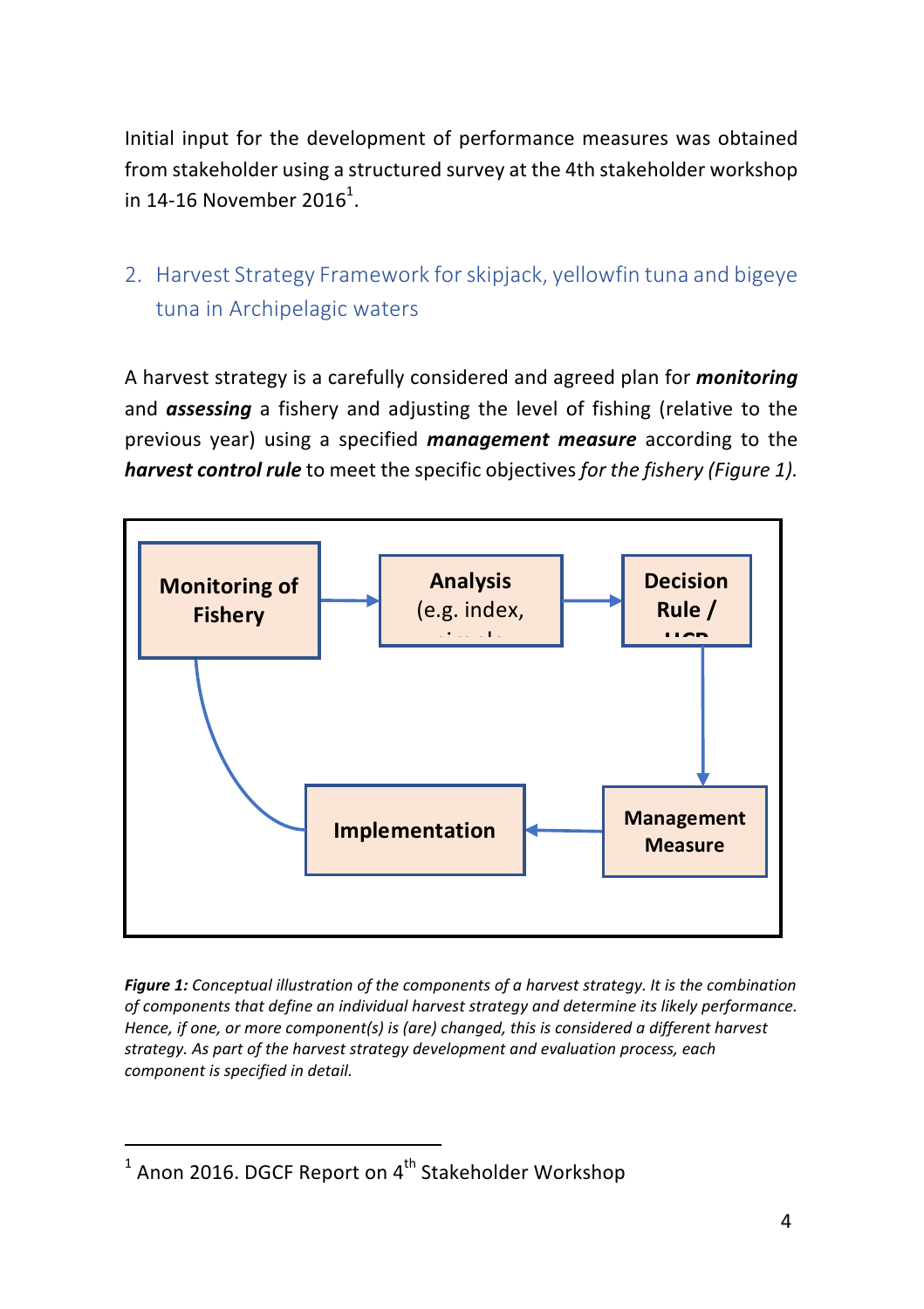#### 2.1. Empirical harvest strategy

In the case of tuna in WPP 713, 714 and 715, it was considered that empirical harvest strategies were most appropriate. An empirical harvest strategy is based on indices of relative abundance, such as standardised catch rates, and/or size structure of the catch, and relatively simple analysis methods, rather than the population dynamics/stock assessment models used in model-based harvest strategies. Empirical harvest strategies have the advantages of being more transparent and more easily explained to nontechnical audience and being less complicated to more straightforward to implement and, hence, requiring less technical expertise. Experience in other fisheries and modelling studies comparing empirical and model-based harvest strategies indicate that it is possible to achieve comparable management outcomes from empirical harvest strategies.

#### 2.2. Management Measures

From the fifteen management measures stipulated in Article 3, Law No 31, Year 2004, on Fisheries, and amended by Law 45, year 2009, on Fisheries, 8 eight, management measures were selected through selection processes at the  $4^{th}$  and  $5^{th}$  Stakeholder Workshop. Subsequently a risk-assessment process was completed at the  $6<sup>th</sup>$  Stakeholder Workshop, and the following five priority selected management measures were selected:

- a. Limit on use of Fish Aggregating Device.
- b. Spatial closures (of important spawning or nursery grounds) and temporal closures (during important events such as spawning).
- c. Number of fishing days (per gear, for semi industrial and industrial vessels).
- d. Number of vessels limited entry (per gear; for semi industrial and industrial vessels through licensing, permits, taxing, royalties).
- e. Total Allowable Catch (TAC) limits per Fishery Management Area.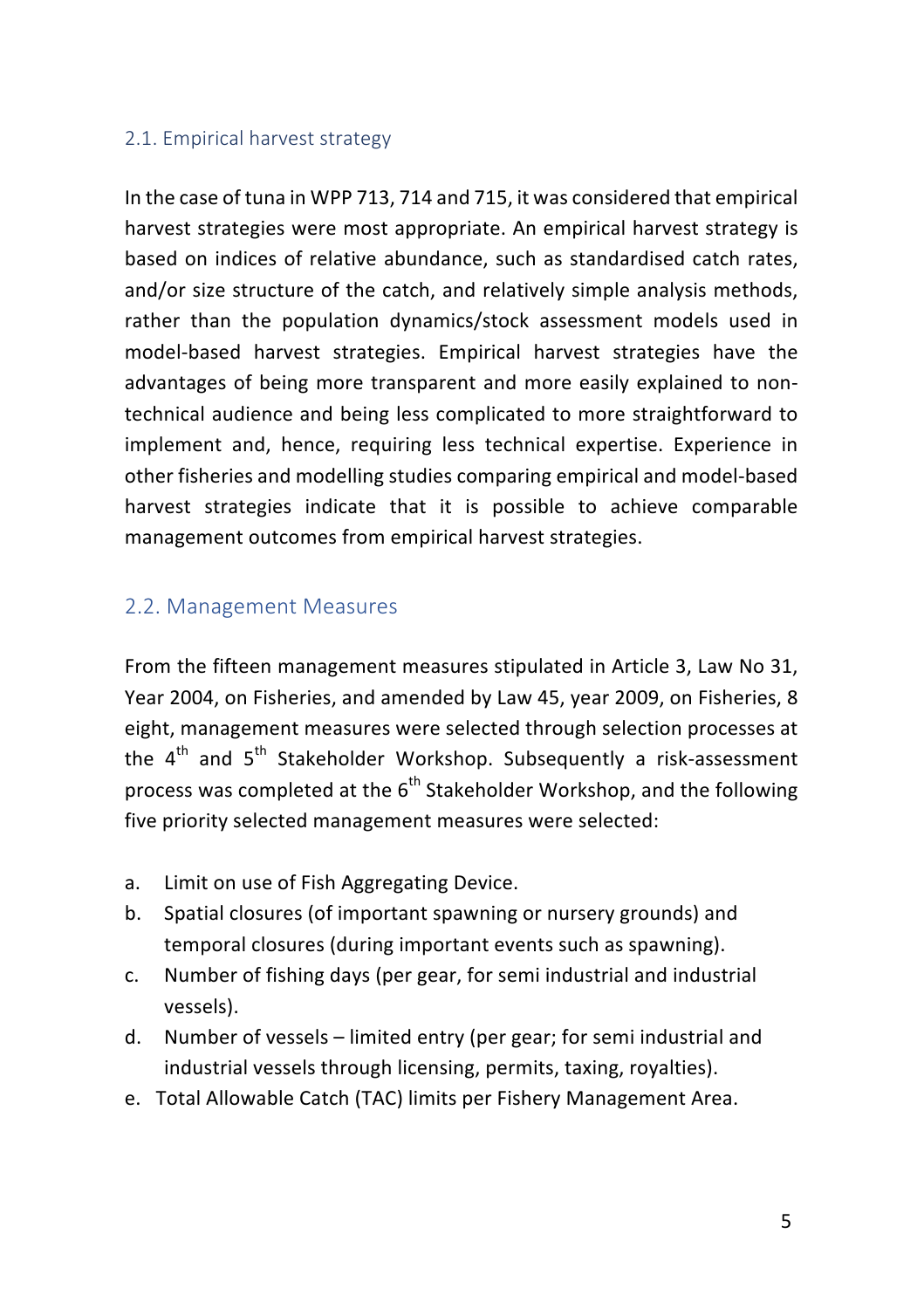#### 2.3. Management Strategy Evaluation

In order to determine, to the extent possible, that a harvest strategy selected for implementation is likely to a) meet the specified objectives for the fishery; and b) be robust to major uncertainties in the status and dynamics of the stock and the fishery and effectiveness of monitoring and management, it is considered best practice to develop a range of alternative, practically feasible harvest strategies and compare their relative performance using a simulation modelling approach known as Management Strategy Evaluation (MSE)<sup>2</sup>.

A set of MSE models have been developed for skipjack and yellowfin tuna, based on the relevant WCPFC regional stock assessments<sup>3</sup>. These MSE models have been used to develop and conduct preliminary testing of empirical harvest strategies for skipjack and yellowfin tuna, based on the available information<sup>4</sup> and monitoring series<sup>5</sup>, and examine the general feasibility of proceeding with the framework for harvest strategies for skipjack tuna, yellowfin tuna, and bigeye tuna. $^6$ 

These MSE models also provide the basis for testing the performance of specific alternative harvest strategies and providing government and stakeholders with results to select the most appropriate harvest strategy for each species for implementation. This will be completed as part of the MSE technical and consultation process (see Action Plan, appendix 3)

 

<sup>&</sup>lt;sup>2</sup> Punt and Donavan 2007, REF

 $3$  Hoshino et al 2017. SPC assessments used in 2017 Tech WS, Sidayah et al 2017.

 $4$  Dutto et al report on the available data series

 $5$  Sidayah et al 2017 CPUE and Ernawati et al selectivity

 $6$  Davies et al 2017, summary and conclusion presentation to stakeholder 2017 workshop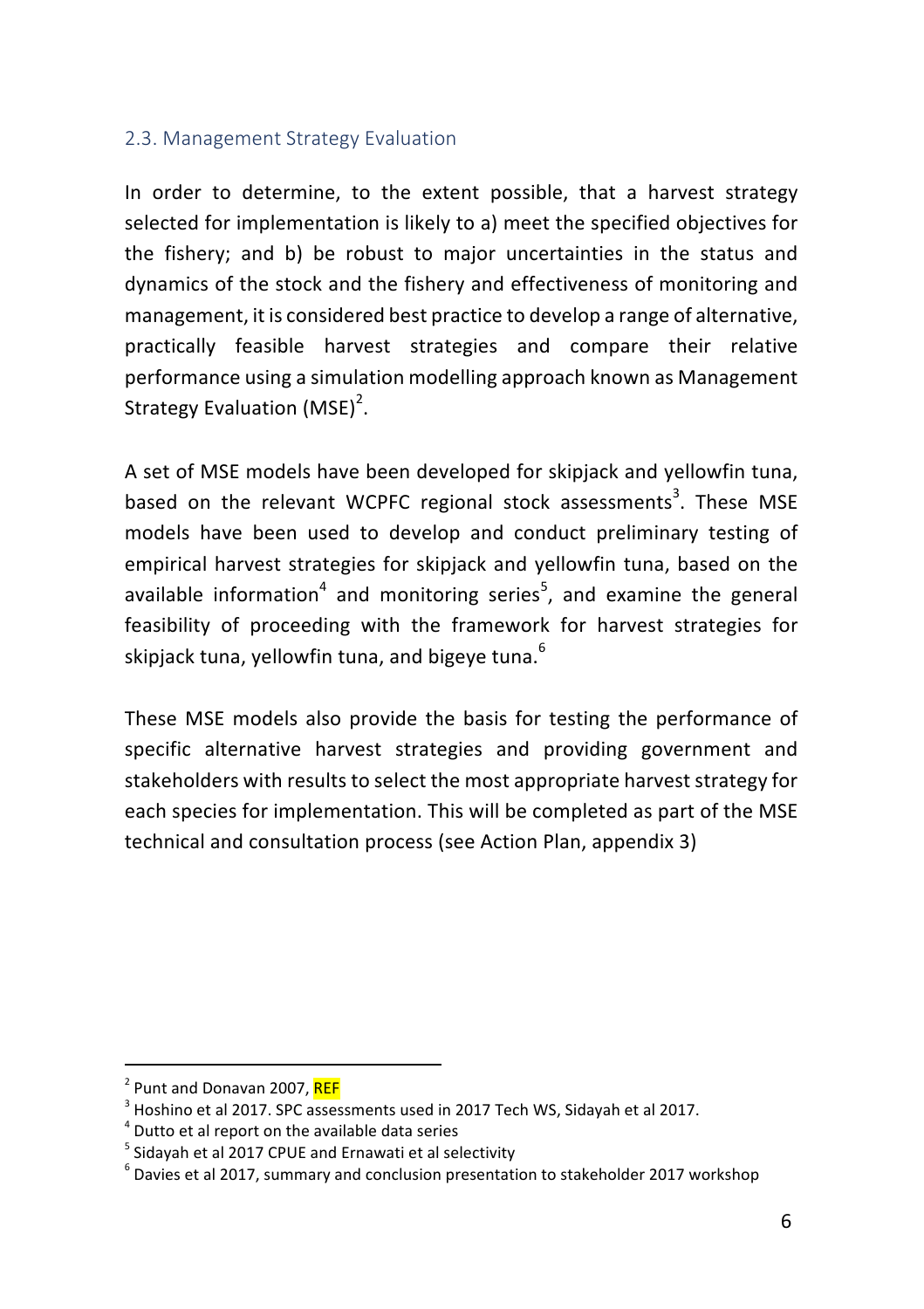#### 2.4. Consultation

The process of development to current status of the harvest strategy has been conducted in a consultative, collaborative and multi-stakeholder approach.

Lead government departments have been the Directorate of Fish Resources Management, Directorate General of Capture Fisheries and the Centre for Fisheries Research both under the Ministry of Marine Affairs and Fisheries. Under the direction of the Directorate of Fish Resources Management and by instruction from the Director General for Capture Fisheries a steering committee was established.

Additionally, a technical group was established and led by the Centre for Fisheries research which included technical guidance and input from Commonwealth Science and Industrial Research Organization (CSIRO), with extensive experience in the harvest strategies and MSE, and supported by various stakeholders, including NGOs and academia.

Thirdly, coordinated again by the Directorate for Fish Resources Management, the progress was regularly communicated to and input sought from a wider stakeholder group including government officials and scientists, provincial governments, NGOs and industry.

3. Relationship between Interim Harvest Strategy for archipelagic waters and relevant Regional Fisheries Management Organizations.

Indonesia archipelagic waters (IFMA 713, 714, and 715) are Indonesia sovereignty. These waters are well-known for the abundance of tuna resources such as skipjack tuna, yellowfin tuna, and bigeye tuna. These species are categorized as highly migratory species.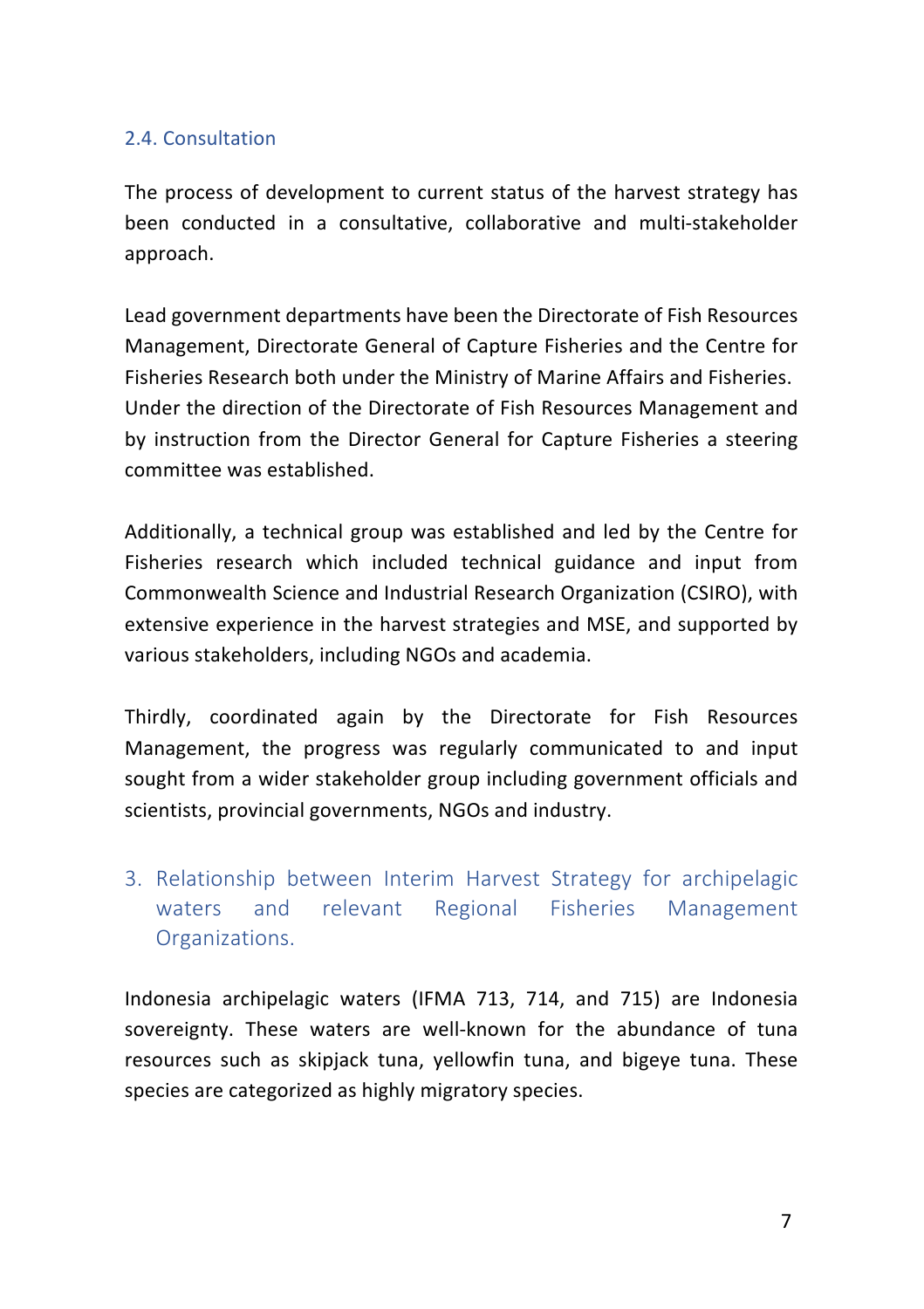According to UNCLOS (1982) which has been ratified by Indonesia through Act No. 17 Year 1985 that highly migratory species are managed by international or regional agreement, in this case is tuna Regional Fisheries Management Organization (tRFMO). Based on the results of tagging (SPC) 2009-2010) and genetic (CFR-CSIRO) in those IFMAs, not many of those species migrate in and out the archipelagic waters. However, Indonesia has strong commitment to managing tuna resources within its archipelagic waters in a sustainable manner and consistent with the intent of measures adopted by RFMOs, such as through the implementation of harvest strategy. This includes the use of the most recent WCPFC stock assessments in the MSE models used to develop and test the harvest strategies for skipjack and yellowfin tuna (See Appendix 1 and 2).

### 4. Action plan for refinement, testing and selection of harvest strategies and operational implementation

Implementation of harvest strategies for tuna in IAW requires the following priority activities to be completed:

- 1. Maintenance, extension and improvement of fisheries monitoring and data collection programs
- 2. Targeted research
	- a. Representative age, growth and reproductive biology parameters for Archipelagic waters
	- b. Operational catch and effort data for pole and line and hand line fisheries to improve CPUE standardisation
	- c. Review and optimisation of port monitoring programs to improve estimation of total catch and effort in archipelagic waters.
- 3. Testing, refinement and selection of operational objectives and harvest strategy
	- a. Technical work program
	- b. Stakeholder consultation
- 4. Specification and implementation of management measures
	- a. Refine detail of preferred management measure(s)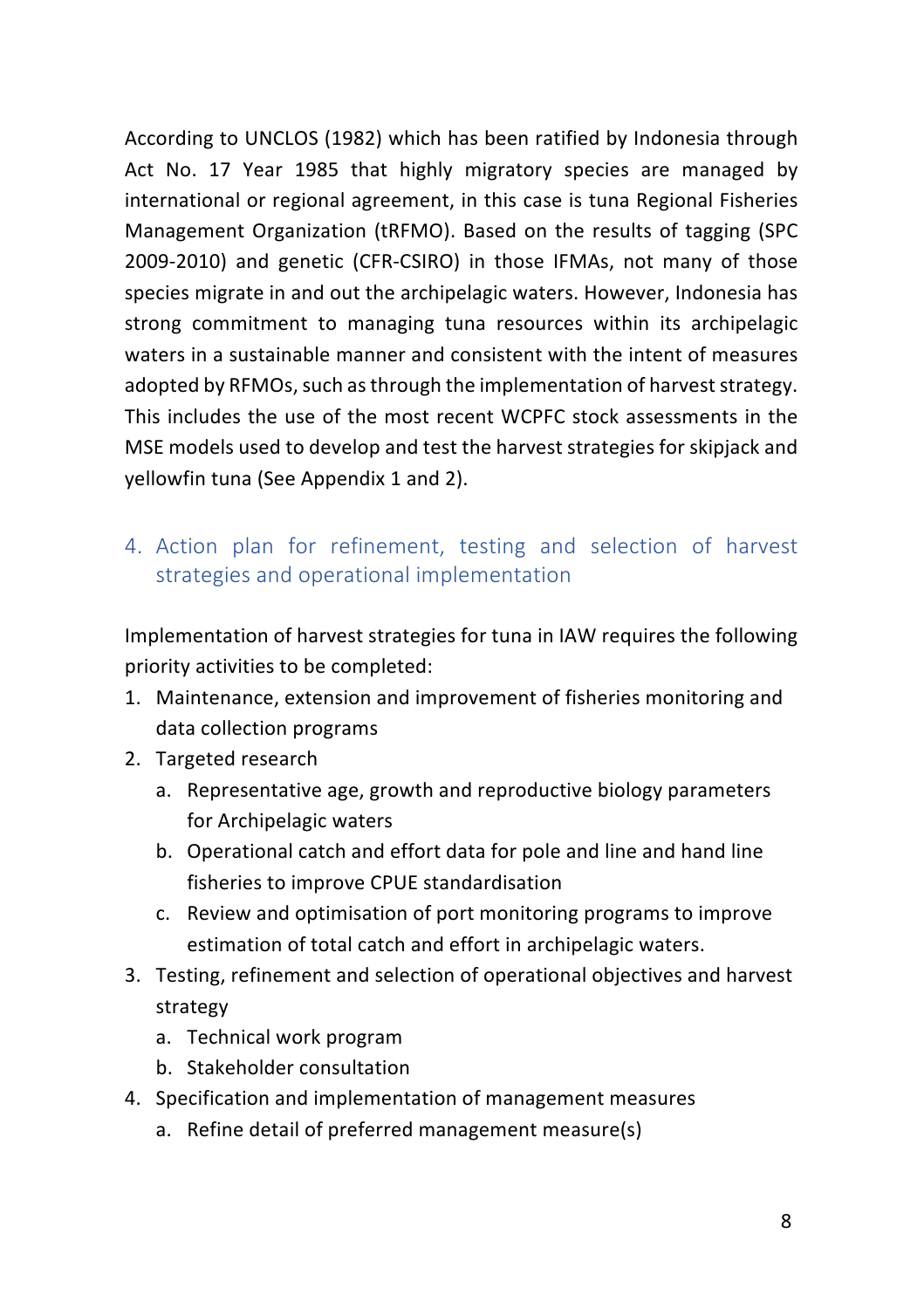- b. Determine necessary regulatory and monitoring requirements for implementation
- 5. Confirmation of regulatory and institutional arrangements required for harvest strategy implementation
	- a. Regulations
	- b. Institutional roles and responsibilities
	- c. Consultative and advisory forums
- 6. Policy, stakeholder and science capacity development for harvest strategy implementation

The action plan for implementation (appendix 3) provides an overview of the activities, schedule, responsible agency and contributing partners.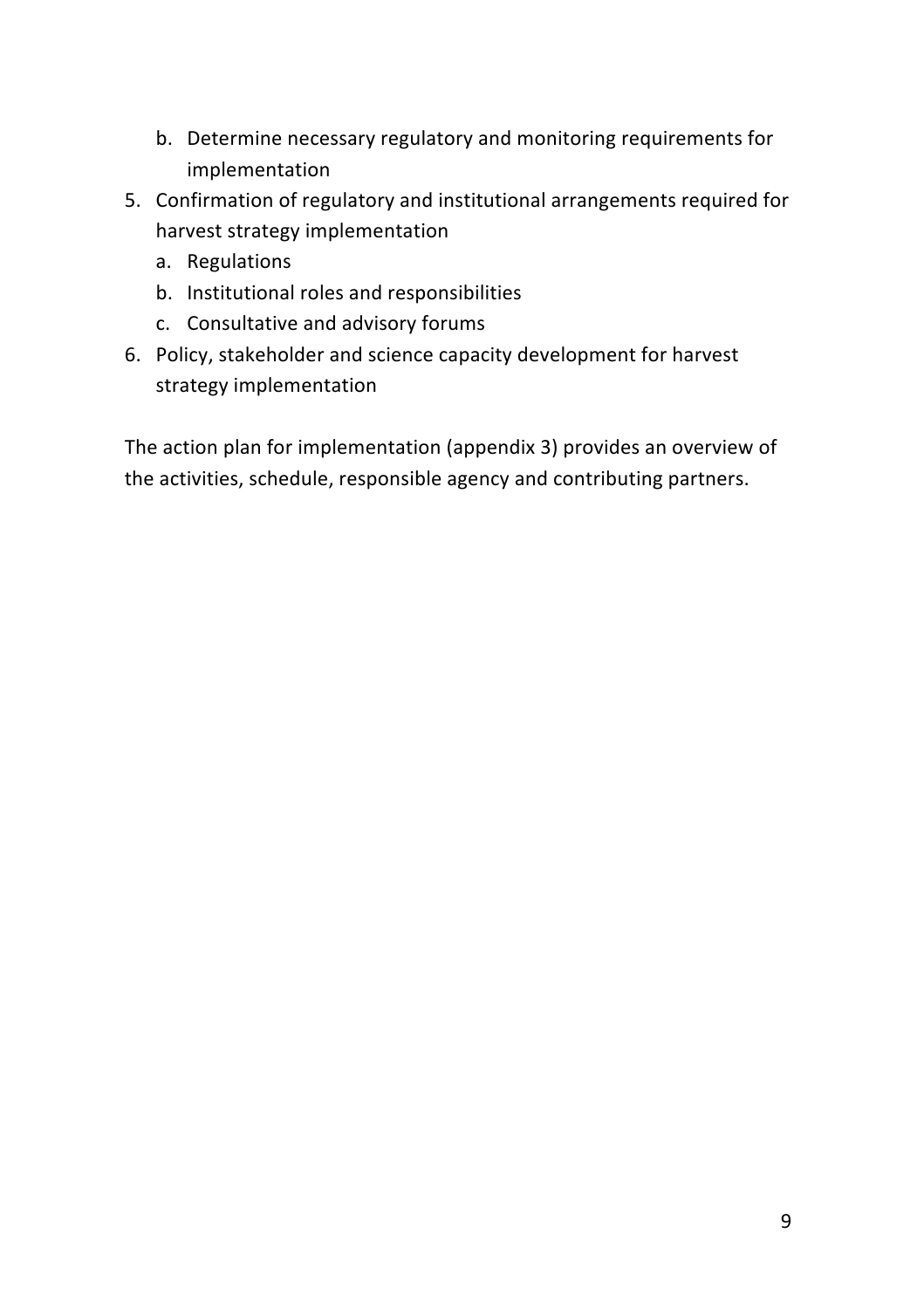**APPENDIX 1.** Framework for Harvest Strategy for Skipjack, Yellowfin, and Bigeye tuna in the Archipelagic waters of Indonesia

#### **1. Management Objectives**

Ensure the sustainability of tuna resources in archipelagic waters of Indonesia through harvest strategy implementation.

#### **a. Reference Points**

#### **i. Limit Reference Point**

The default limit reference point for skipjack, yellowfin and bigeye tuna in archipelagic waters is to maintain spawning stock biomass above 0.2 of the unfished level.

This is consistent with the default limit reference points recommended by the WCPFC Scientific Committee and adopted by WCPFC8<sup>7</sup>.

#### **ii.** Target Reference Point

 

A target reference point for tuna in archipelagic waters has not been decided. The issue of target reference points requires more detailed consideration of the implications of species specific target reference points for the broader social and economic objectives for the fishery.

The WCPFC adopted target reference point for skipjack tuna of 0.5 of unfished spawning biomass on average $^8$ , while the IOTC has adopted Target

<sup>8</sup> WCPFC14, CMM 2015-06, https://www.wcpfc.int/system/files/CMM%202015-

 $<sup>7</sup>$  Report of the 7th meeting of the Scientific Committee of the WCPFC</sup> (https://www.wcpfc.int/meetings/7th-regular-session-scientific-committee) and adopted at WCFPC8, based on Preece et al 2012 (https://www.wcpfc.int/node/2745).

<sup>06%20</sup>CMM%20on%20a%20Target%20Reference%20point%20for%20WCPO%20Skipjack%20 Tuna.pdf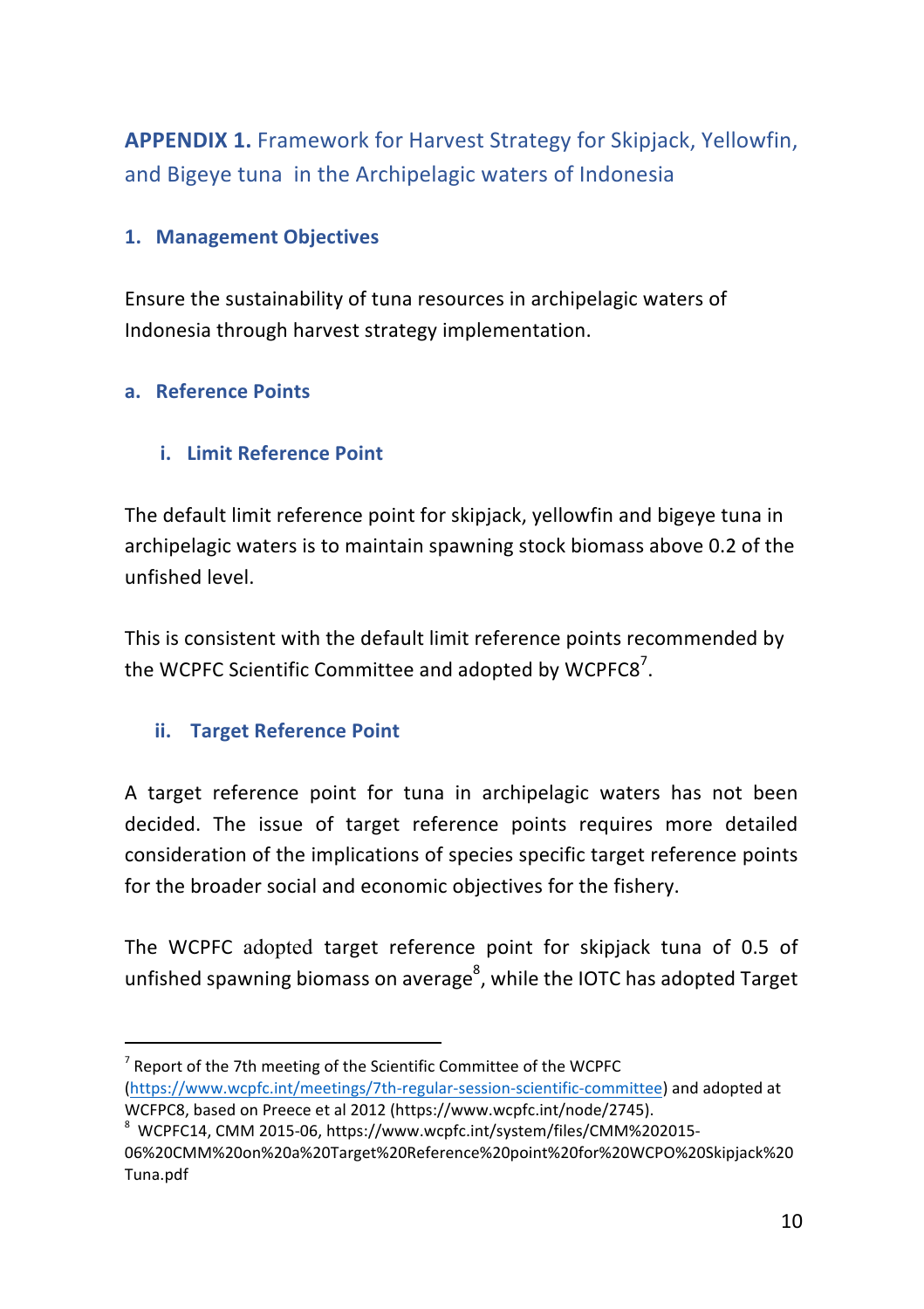Reference Point for skipjack of 0.4 estimated unfished spawning biomass on average<sup>9</sup>.

Alternative target reference points for skipjack tuna, yellowfin tuna and bigeye tuna in the Indonesian archipelagic water will be investigated, based on stakeholder consultation as a part of technical and consultative work program for harvest strategy implementation

#### **b.** Performance measures for HS selection

Performance measures are detailed statistics generated during the testing and selection of harvest strategies and may reflect the performance of a harvest strategy with respect to stock, fishery, economic and social objectives. Having a wide range of performance measures that relate directly to the important components of the fishery and wider community and economy allows government and stakeholder to make informed decisions about the trade-offs among social and economic benefits for alternative harvest strategies and select one that is most likely to provide the best compromise and acceptable performance overall. This is done as part of the Management Strategy Evaluation process (see Implementation plan).

Initial input for the development of performance measures was obtained from stakeholder using a structure survey at the 4th stakeholder workshop in 14-16 November 2016

#### **2. Harvest strategy Framework**

#### a. Potential Monitoring data series

 

The potential monitoring data series that could be used as input to harvest strategies have been identified during the technical consultation process during 2015-2016? (Anon 2016). These are:

<sup>&</sup>lt;sup>9</sup> IOTC Resolution 2016-02, http://iotc.org/cmm/resolution-1602-harvest-control-rulesskipjack-tuna-iotc-area-competence.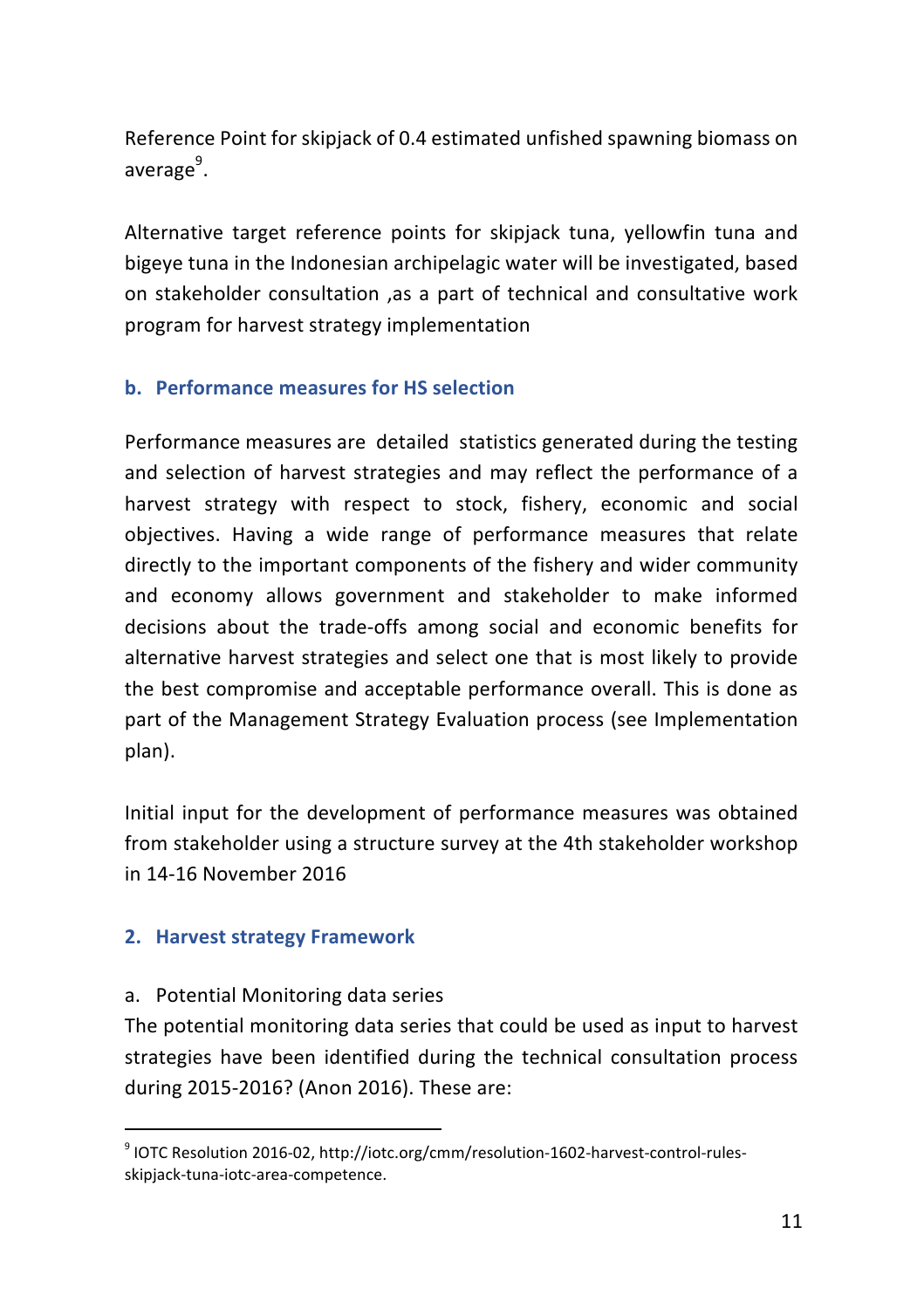- i. Catch and effort data from pole and line fishery for skipjack tuna, deep hand line fishery (and potentially longline fishery) for yellowfin and bigeye tuna [through port sampling, logbook, and observer on board datal used to calculate CPUF
- ii. Size distribution of catch from pole and line fishery for skipjack tuna, deep hand line fishery (and potentially longline fisher) for vellowfin and bigeve tuna based on port-based sampling programs (CFR-WCPFC- WPEA project, MDPI, etc.)
- b. Analysis method
	- i. CPUE standardization to provide a relative abundance index.
	- ii. Calculation of trend in average size of fish in catch from pole and line fishery.
- c. Forms of Harvest Control Rule
	- i. Empirical harvest control rule, and could be a weighted combination of standardized CPUE and average mean length of fish in catch from pole and line fishery
- d. Management Measure
	- i. Fffort controls
	- ii. Specific details of management measures and implementation will be determined through consultation and technical work plan.

#### **3. Priority information needs**

- a. Operational disaggregated catch and effort information for the Indonesian fisheries to improve the accuracy of estimating CPUE index from monitoring data series
- b. Continuation and expansion of coverage of port-based monitoring (e.g. through increasing the number of sample sizes or sampling locations) for estimation of total catch and size distribution of catch.
- c. Basic biology of skipjack, yellowfin and bigeye tuna in archipelagic waters (age, growth, reproduction) in order to better understand the productivity of those species in the Indonesian archipelagic waters.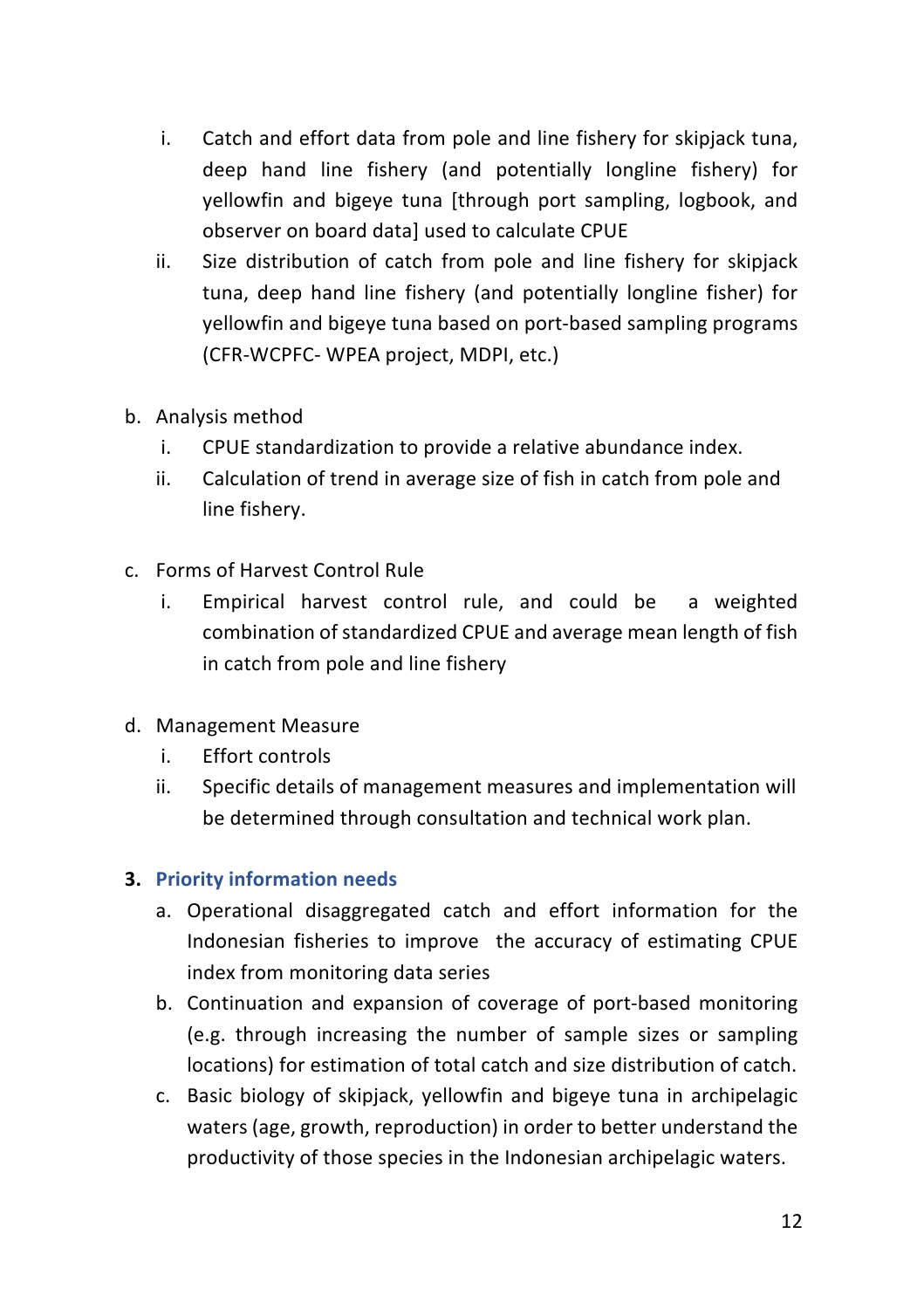- d. Given that social and economic objectives have been identified as important during the Stakeholder consultations, social and economic data and indicators need to be collected.
- e. Improve the data collection for small scale fisheries.
- f. Feasibility assessment for implementation of alternative forms of effort management measures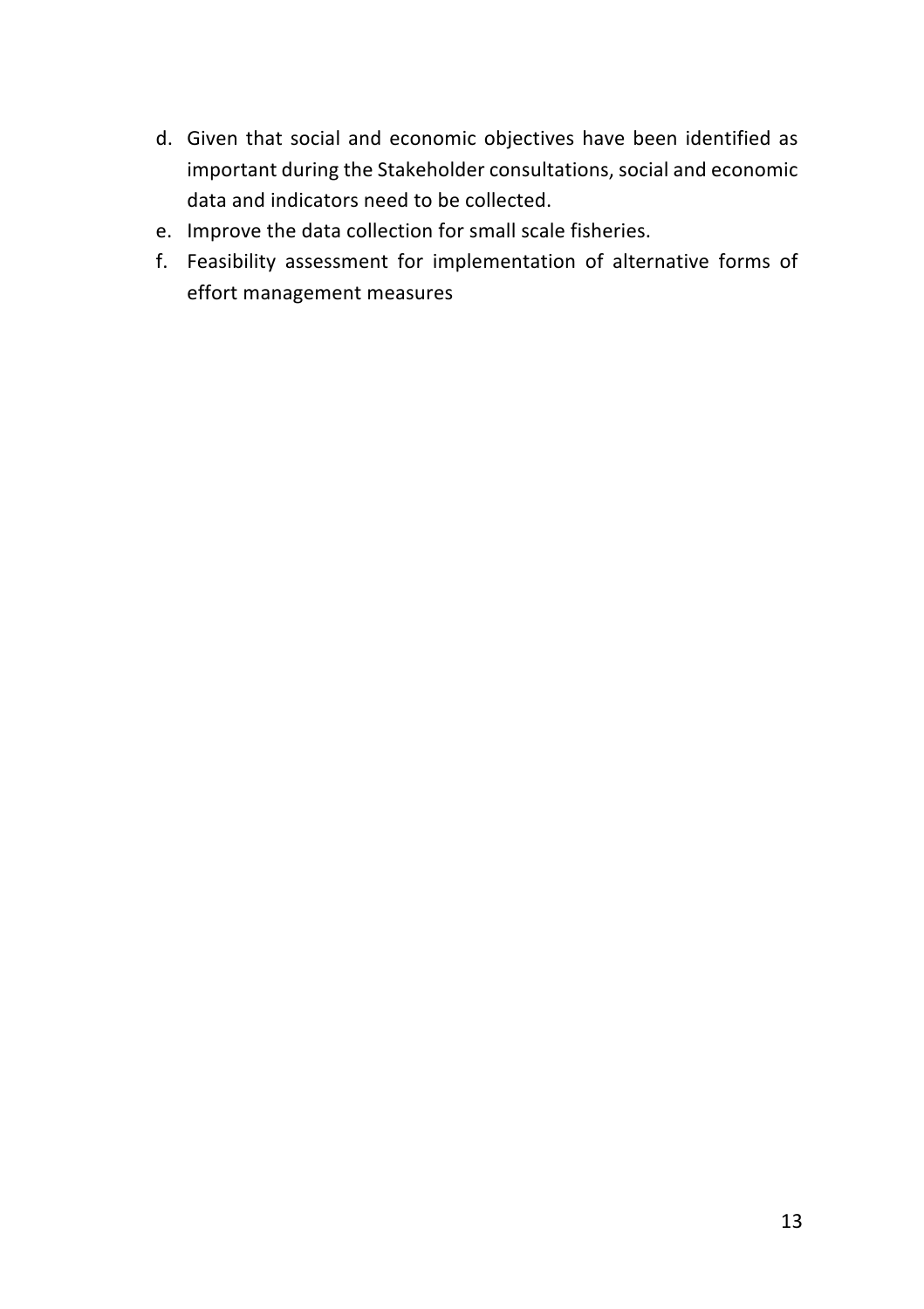**APPENDIX 2.** Summary of Technical and Consultative Process for Development of Harvest Strategy Framework for Skipjack, Yellowfin Tuna And Bigeye Tuna in Indonesian Archipelagic Waters

Multiple stakeholder consultations and technical workshops have taken place over the last years, fostering a transparent and participative environment for harvest strategy development.

| Date                 | Meeting type                                                             | Location        |
|----------------------|--------------------------------------------------------------------------|-----------------|
| November 2014        | Preparation meeting                                                      | Bogor, Java     |
| March 25-27, 2015    | Harvest Strategy preparation<br>and introduction meeting                 | Bogor, Java     |
| May 18-22, 2015      | Stakeholder consultation<br>and expert meeting                           | Bogor, Java     |
| August 10, 2015      | Pre-workshop for data<br>analysis                                        | Bogor, Java     |
| November 16-18, 2015 | Stakeholder consultation                                                 | Kuta, Bali      |
| November 19-20       | Baseline data to develop<br>harvest strategies                           | Kuta, Bali      |
| April 4-7, 2016      | 1 <sup>st</sup> technical meeting for<br>harvest strategy<br>development | Bogor, Java     |
| November 10-11, 2016 | 2 <sup>nd</sup> technical meeting for<br>harvest strategy<br>development | Denpasar, Bali  |
| November 14-16, 2016 | Stakeholder consultation                                                 | Bogor, Java     |
| March 6-7, 2017      | 3 <sup>rd</sup> technical meeting for<br>harvest strategy<br>development | Jakarta, Java   |
| March 8-10, 2017     | 5 <sup>th</sup> Stakeholder consultation                                 | Jakarta, Java   |
| July 12-13, 2017     | 6 <sup>th</sup> Stakeholder consultation                                 | Loka Tuna, bali |
| October 2017         | 4 <sup>th</sup> Technical Meeting                                        | Bogor, Java     |
| November 2017        | 7 <sup>th</sup> Stakeholder consultation                                 | Bogor, Java     |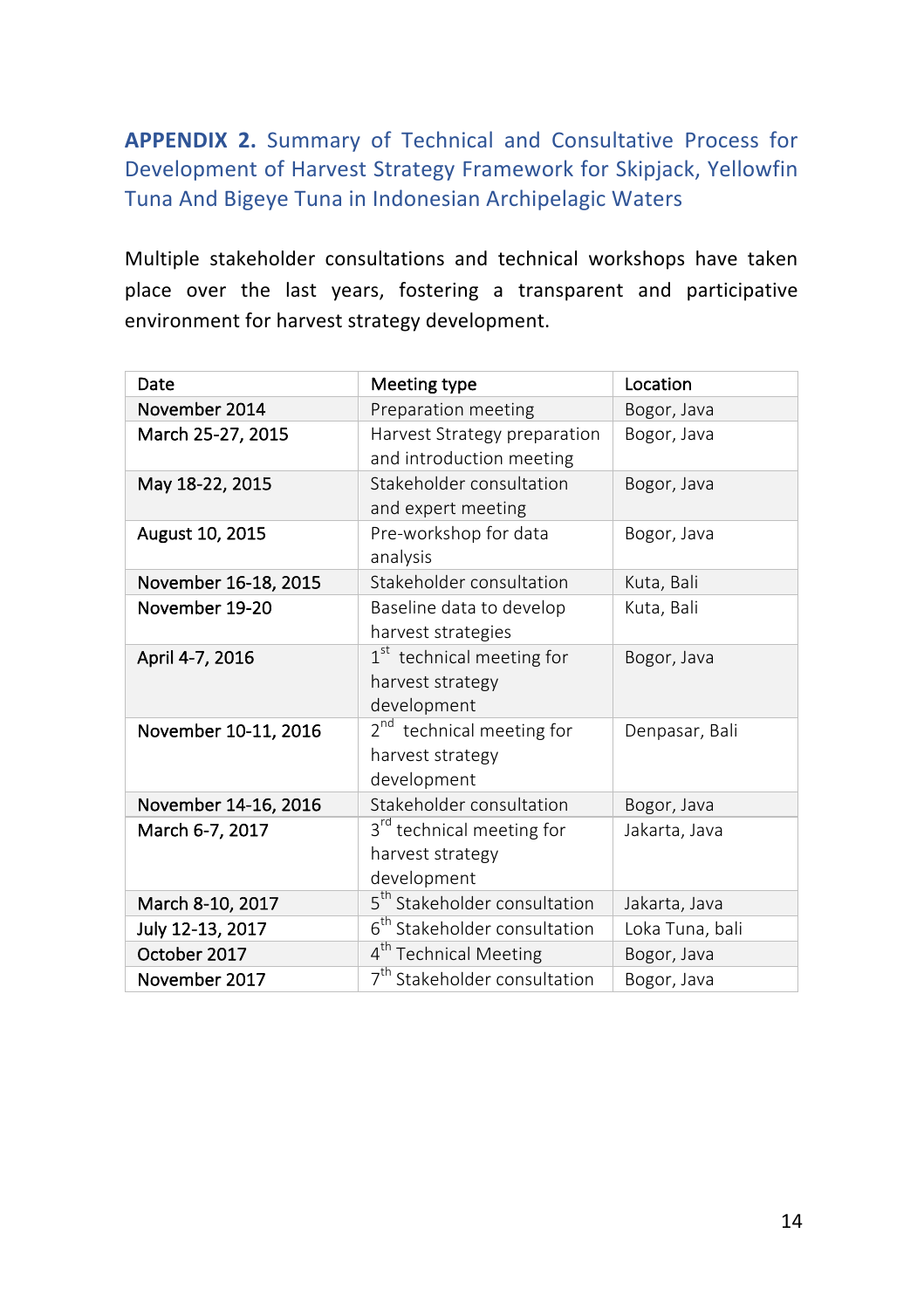### APPENDIX 3. Action Plan for Indonesian Archipelagic Water Tuna Harvest Strategy 2018-2023

|                                       | <b>HS Component</b> |                                         | Progress to date as per may 2018                                                                                                                                            | <b>Required Action</b>                                                                                                                                                                     | <b>Lead Agency</b>                                                       | <b>Time frame</b>                            |
|---------------------------------------|---------------------|-----------------------------------------|-----------------------------------------------------------------------------------------------------------------------------------------------------------------------------|--------------------------------------------------------------------------------------------------------------------------------------------------------------------------------------------|--------------------------------------------------------------------------|----------------------------------------------|
|                                       |                     | Management<br><b>Objectives</b>         | To ensure the sustainability of yellowfin<br>tuna, bigeye tuna and skipjack tuna<br>resources                                                                               | familiarize the agreed<br>Management objectives at<br>national levels (Province and<br>district)                                                                                           | <b>DGCF</b>                                                              | 2018-2019                                    |
| <b>Management Strategy Evaluation</b> | Harvest Strategy    | <b>Operational</b><br><b>Objectives</b> | To maintain spawning stock biomass<br>(SSB) above the limit reference point<br>(LRP) of 0.2 SSBF=0, with the probability<br>of 90% during the 10 years projection<br>period | take into account in the<br>determination of MM to the OM<br>and tested; Consider TRP in light<br>of results of MSE testing                                                                | <b>DGCF, AMFRHR</b>                                                      | 2018                                         |
|                                       |                     | Monitoring                              | <b>MAINTAIN Port sampling data</b><br>collection Bitung, Kendari, Sodohoa,<br>Sorong, Majene (since 2011) and<br>(EXTEND to XX, YY, ZZ PORTS?)                              | Increase Data collection program<br>by X % from the 2018 base line<br>through strong collaboration<br>with industry, fishing association<br>and NGOs, log book, observer,<br>RVIA, SIMKADA | DGCF, AMFRHR,<br>MDPI, AP2HI, SFP,<br><b>ATLI, ASTUIN</b>                | 2018-end (Long<br>term continues<br>program) |
|                                       |                     | Analysis                                | SKJ: CPUE Standardization for Pole and<br>Line; YFT: Selectivity (Mean length)<br>from Hand Line.                                                                           | Conduct annual assessment,<br>Data maintenance, handling and<br>exploration, consulting,<br>reporting and refine CPUE                                                                      | <b>AMFRHR, CSIRO</b>                                                     |                                              |
|                                       |                     | Harvest<br>Control<br>Rule<br>(HCR)     | Empirical harvest strategy indices of<br>relative abundance (standardized catch<br>rates), and/or size structure of the<br>catch                                            | Complete MSE testing of final<br>HCRs; Adopt and implement the<br><b>HCR</b>                                                                                                               | DGCF, PROVINCE,<br><b>DISTRICT</b><br>DGCF, PROVINCE,<br><b>DISTRICT</b> | 2018-2019                                    |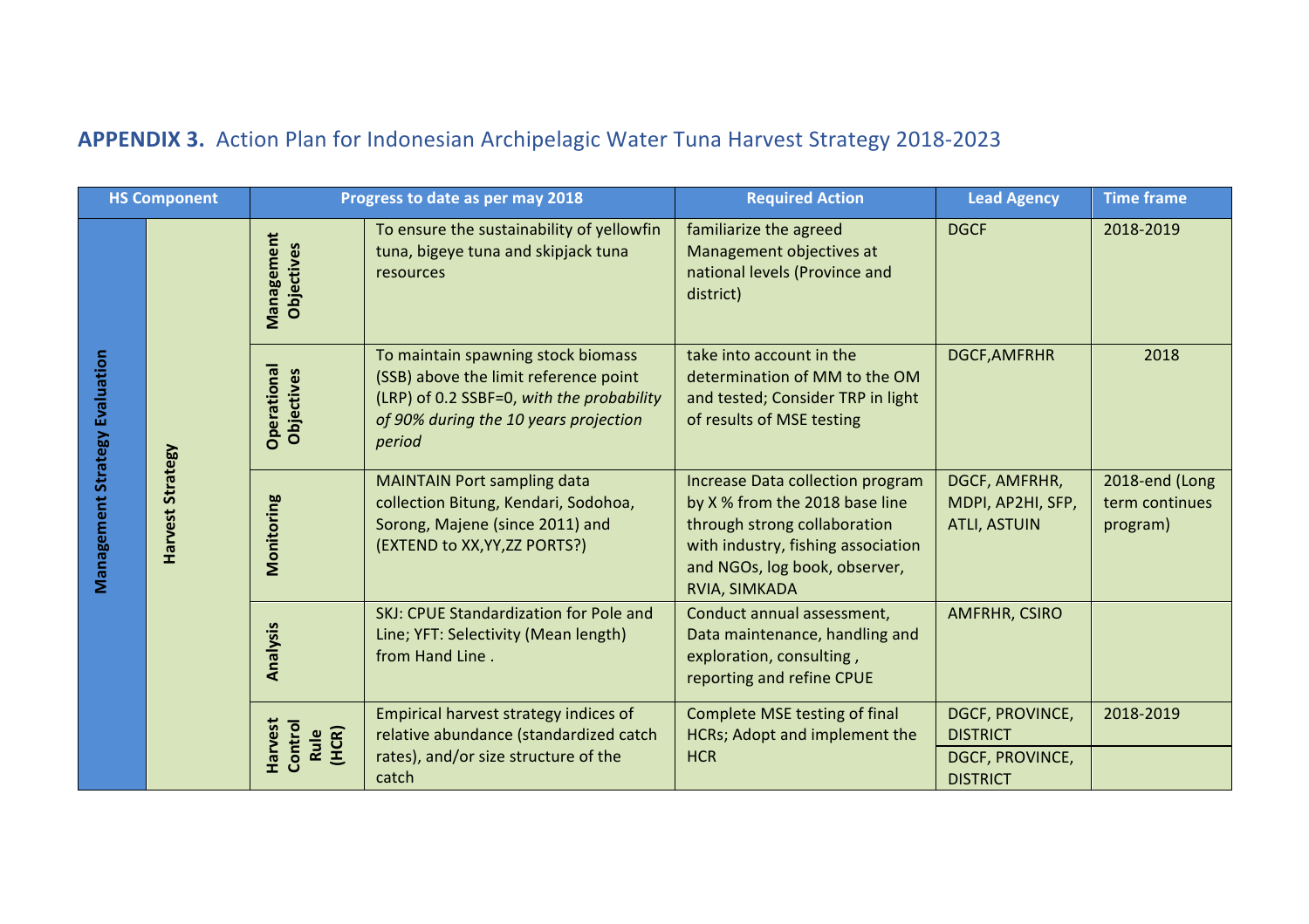|                       | <b>Management Measure (MM)</b>    | 1. Limit on use of Fish Aggregating<br>Devices.<br>2. Spatial closures (of important<br>spawning or nursery grounds) and<br>temporal closures (during important<br>events such as spawning).<br>3. Number of fishing days (per gear, for<br>semi industrial and industrial vessels).<br>4. Number of vessels - limited entry<br>(per gear; for semi industrial and<br>industrial vessels through licensing,<br>permits, taxing, royalties). | Issue the HS management<br>measures through MMAF<br>Decree/regulation, familiarize<br>and enforce the measure to<br>Province and District as well as<br>Industry;<br>Register All Fishing Boat/gear<br>through RVIA and SIMKADA | DGCF, PROVINCE,<br><b>DISTRICT</b> | 2018-2019 |
|-----------------------|-----------------------------------|---------------------------------------------------------------------------------------------------------------------------------------------------------------------------------------------------------------------------------------------------------------------------------------------------------------------------------------------------------------------------------------------------------------------------------------------|---------------------------------------------------------------------------------------------------------------------------------------------------------------------------------------------------------------------------------|------------------------------------|-----------|
|                       |                                   | 5. Total Allowable Catch (TAC) limits per<br>Fishery Management Area.                                                                                                                                                                                                                                                                                                                                                                       | Evaluate the compliance and<br><b>Effectiveness of the MM</b>                                                                                                                                                                   | <b>DGCF</b>                        | 2020      |
| <b>MSE</b><br>testing | OM has been developed and updated |                                                                                                                                                                                                                                                                                                                                                                                                                                             | Update OMs with most recent<br>SPC stock assessment and new<br>biology and fishery parameters;<br>Complete MSE testing of final<br>HSs                                                                                          | DGCF, AMFRHR,<br><b>CSIRO</b>      | 2018-2020 |
| Targeted<br>Research  | <b>IAW</b>                        | Biology and fishery parameters has been defined for                                                                                                                                                                                                                                                                                                                                                                                         | age, growth and reproductive<br>biology to estimate productivity,<br>operational catch and effort data<br>for CPUE indices                                                                                                      | <b>AMFRHR, CSIRO</b>               | 2018-2023 |

Note: AMFRHR: Agency for Marine and Fisheries Research and Human Resource; CSIRO: Commonwealth Scientific and Industrial Research Organisation; DGCF: Directorate General for Capture Fisheries; MDPI: Masyarakat dan Perikanan Indonesia; NGO: Non-Government Organization; RVIA: Record of Vessels Authorized to fish for tuna skipjack tuna and neritic tuna; SIMKADA: Sistim Informasi Kapal Ijin Daerah.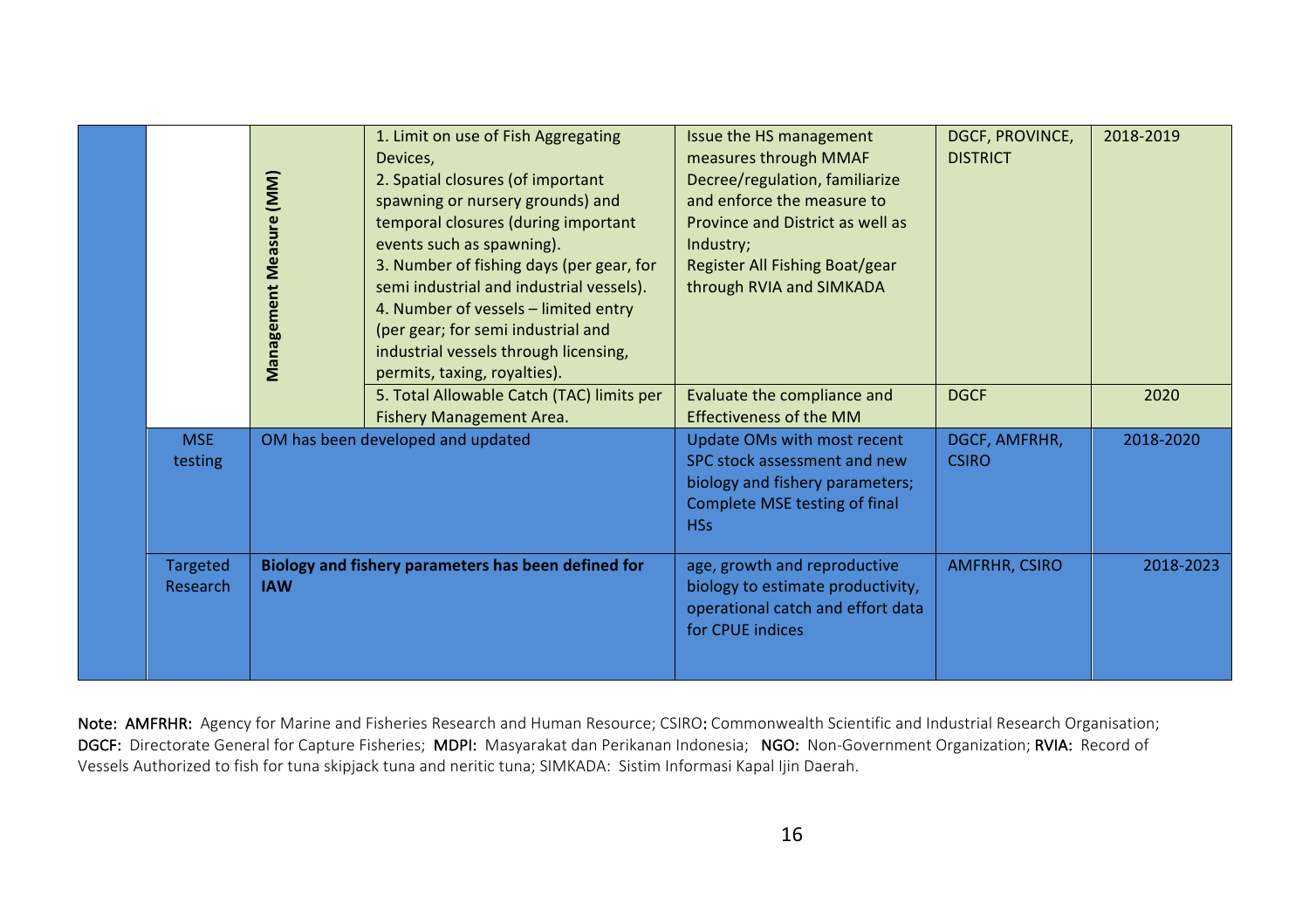## APPENDIX 4. Detail action Plan for a-five years implementing the IAW tuna Harvest strategy (2018-2023)

| <b>No</b> | <b>Technical Activity</b> | <b>Rational for activity</b>                                                                                                                                                          | Location                                                                                                                                                       | <b>WPP</b>                                 | Gear             | <b>Species</b>                                                                                                                        | Project/<br>Management<br>Organization                                           | Implementing<br>Organization | <b>Timeline</b><br>Proposed                                                                                                         |
|-----------|---------------------------|---------------------------------------------------------------------------------------------------------------------------------------------------------------------------------------|----------------------------------------------------------------------------------------------------------------------------------------------------------------|--------------------------------------------|------------------|---------------------------------------------------------------------------------------------------------------------------------------|----------------------------------------------------------------------------------|------------------------------|-------------------------------------------------------------------------------------------------------------------------------------|
|           | <b>MONITORING</b>         |                                                                                                                                                                                       |                                                                                                                                                                |                                            |                  |                                                                                                                                       |                                                                                  |                              |                                                                                                                                     |
| 1         | Port side enumeration     | Gathering information<br>on tuna for<br>submission to<br>Indonesian research<br>and stock<br>assessments.<br>Monitoring to gather<br>length, CPUE and<br>other data for the HS<br>OM. | Lombok,<br>Kupang, Seram<br>Utara, Seram<br>Selatan, Buru<br>Utara, Buru<br>Selatan, Ambon,<br>Bisa, Manado,<br>Sangihe, Bitung,<br>Sorong, Toli-Toli,<br>Bone | 713, 714,<br>715, 716,<br>717, 572,<br>573 | HL, PL,<br>TL.   | YFT, BET,<br>SKJ, ALB                                                                                                                 | MDPI, SEA<br>USAID,<br>Oceans<br><b>USAID</b>                                    | <b>MDPI</b>                  | Ongoing                                                                                                                             |
| 15        | Port side enumeration     | Gathering information<br>on all aspects of the<br>tuna FAD-based<br>fisheries. Hopefully to<br>assist HS development<br>process.                                                      | Padang,<br>Palabuhanratu,<br>Kendari, Sorong                                                                                                                   | 572, 573,<br>714, 715,<br>717              | HL/TL,<br>PL, PS | Main focus<br>YFT, SKJ,<br>BET but<br>also non-<br>target<br>species (i.e.<br>characteris<br>a-tion of all<br>catch on<br>tuna FADS). | <b>ACIAR</b><br>Project<br>FIS/2009/05<br>9, CSIRO in<br>partnership<br>with CFR | CFR-CSIRO                    | Oct 2013 -<br>present (at<br>Kendari<br>and<br>Palabuhanr<br>at). Oct<br>$2013 -$<br>March<br>2015 (at<br>Padang<br>and<br>Sorong). |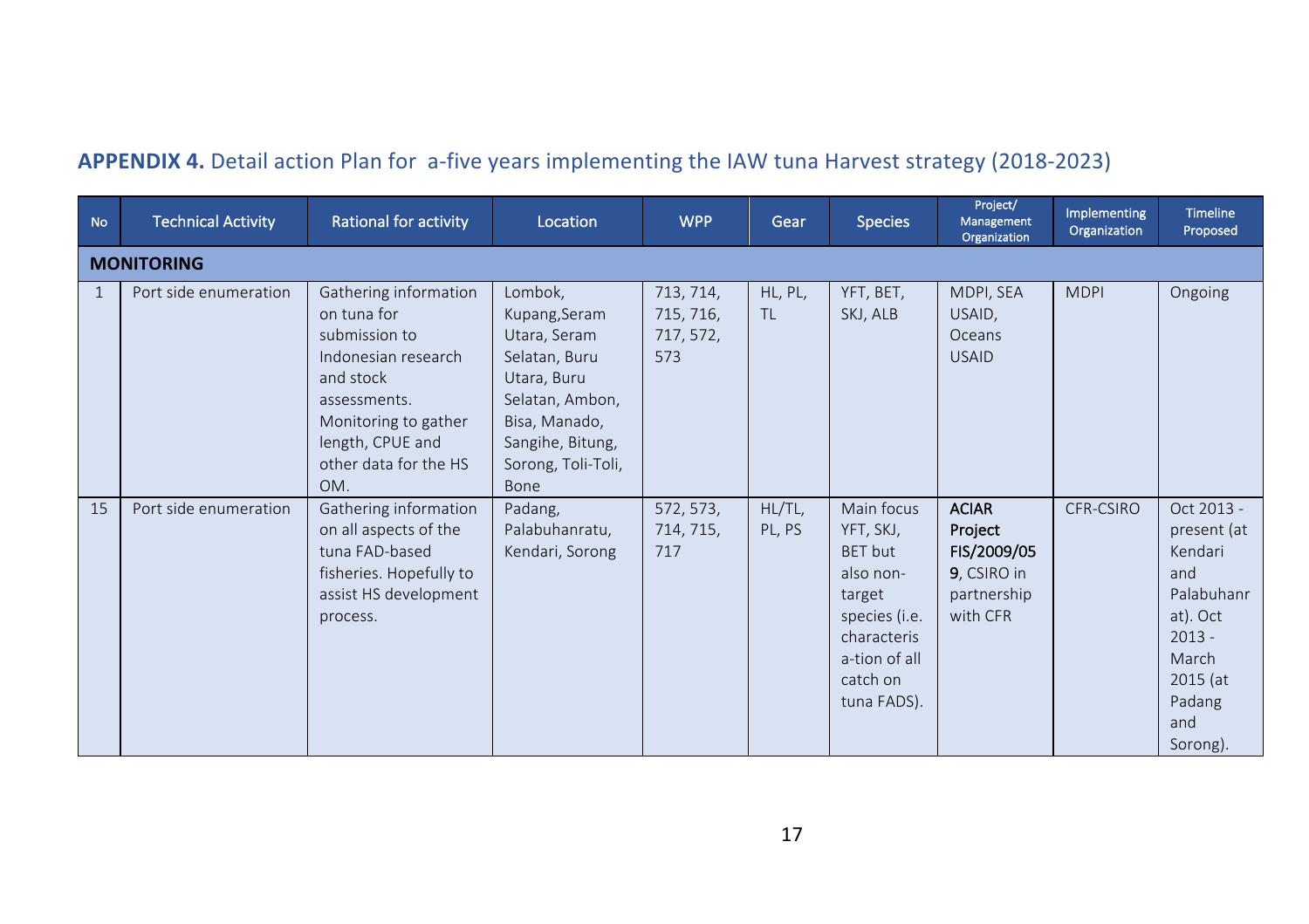| 16 | Landing/port site<br>enumeration                | Monitoring to gather<br>length, CPUE and<br>other data for the HS<br><b>OM</b>     | Bandaneira,<br>Ambon                                         | 714                           | HL.                           | YFT, BET              | SFP-LINI                                         | SFP-LINI                       | Ongoing                          |
|----|-------------------------------------------------|------------------------------------------------------------------------------------|--------------------------------------------------------------|-------------------------------|-------------------------------|-----------------------|--------------------------------------------------|--------------------------------|----------------------------------|
| 19 | Port side enumeration                           | Monitoring to gather<br>length, CPUE and<br>other data for the HS<br><b>OM</b>     | Bandaneira                                                   | 714                           | HL.                           | YFT                   | PT Intimas<br>Surva; PT<br>KML                   | PT Intimas<br>Surya; PT<br>KML | Ongoing                          |
| 20 | Port side enumeration                           | Monitoring to gather<br>length, CPUE and<br>other data for the HS<br><b>OM</b>     | Ambon                                                        | 714                           | LL                            | YFT.BET               | PT MPM/PT<br><b>KML</b>                          | PT<br>MPM/PT<br>KML            | yearly,<br>starting<br>2017 data |
| 23 | Port side enumeration                           | Monitoring to gather<br>length, CPUE and<br>other data for the HS<br><b>OM</b>     | Bitung, Kendari,<br>Sodohoa, Sorong,<br>Majene,<br>Gorontalo | 713, 714,<br>715, 716,<br>717 | PL, PS,<br>HL, TL, L<br>L, GN | YFT, BET,<br>SKJ      | <b>WCPFC</b><br>(WPEA<br>project)                | CFR                            | Starting<br>2010                 |
| 24 | Observer onboard                                | Collect operational<br>CPUE and fishing<br>position, length in<br>catch            |                                                              | All 11 areas                  | PL, PS,<br>HL, LL             | YFT, BET,<br>SKJ, ALB | <b>DGCF</b><br>(National<br>Observer<br>Program) | <b>DGCF</b>                    | Starting<br>2013                 |
| 25 | Logbook filled by<br>captains onboard           | Collect operational<br>CPUE and fishing<br>position                                |                                                              | All 11 areas                  |                               | YFT, BET,<br>SKJ, ALB | <b>DGCF</b><br>(National<br>Logbook<br>Program)  | <b>DGCF</b>                    | Starting<br>2013                 |
|    | <b>DATA MANAGEMENT</b>                          |                                                                                    |                                                              |                               |                               |                       |                                                  |                                |                                  |
| 26 | E-BRPL (E-national<br>stock assessment<br>data) | One gate stock<br>assessment data from<br>Port sampling and<br>Scientific observer | Indonesia                                                    | All                           | All                           | all species           | BRPL-CFR,<br>KOMNAS,                             | <b>BRPL</b>                    | On Going                         |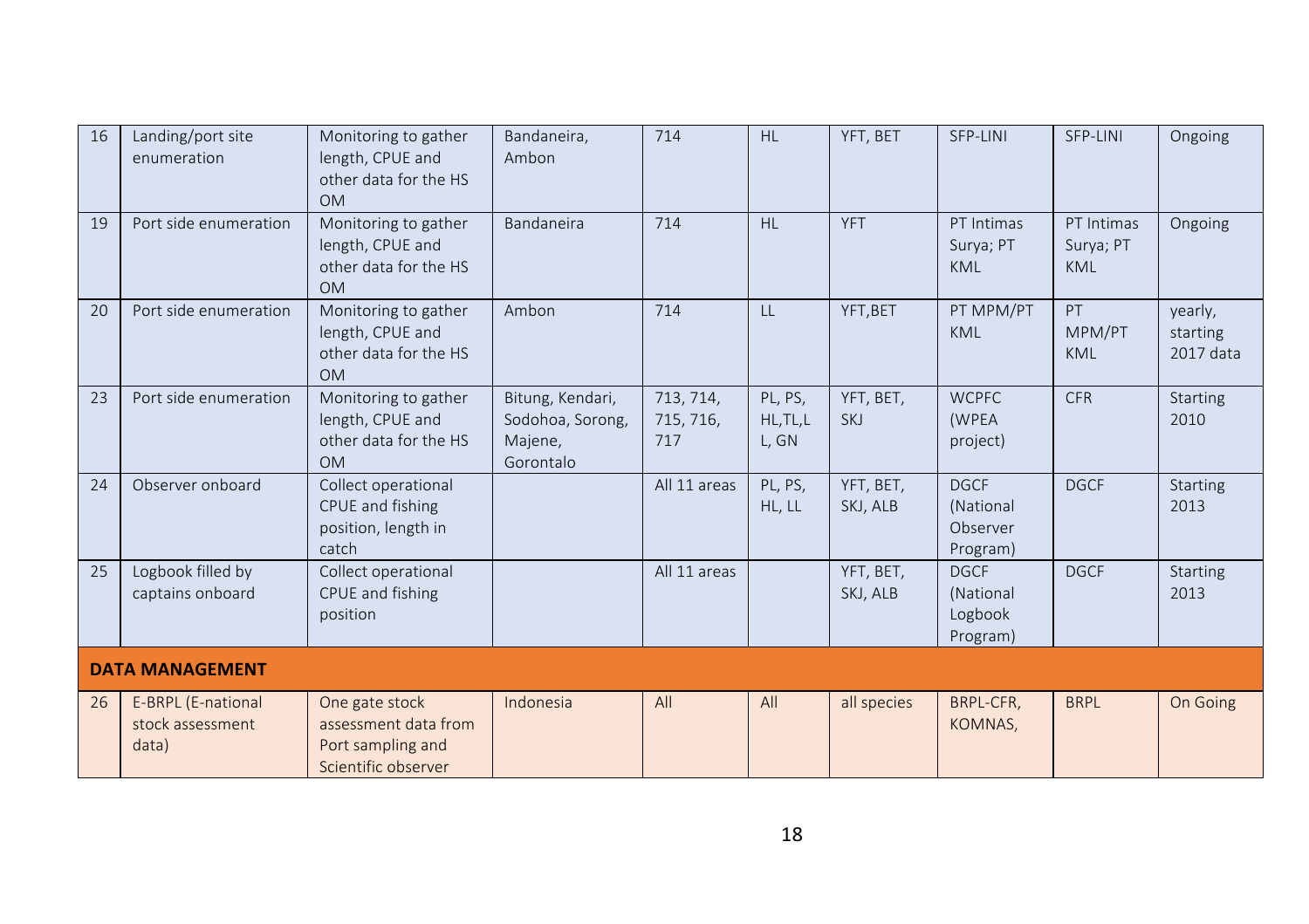| 27 | Production data (One<br>Data)                                                                                                        | Contribute to National<br>Statistic data, One<br>Data                                                                                                                                                                                                          | Indonesia | All                                | All          | all species                                                                                                                                                       | One Data    | One data    | Ongoing               |
|----|--------------------------------------------------------------------------------------------------------------------------------------|----------------------------------------------------------------------------------------------------------------------------------------------------------------------------------------------------------------------------------------------------------------|-----------|------------------------------------|--------------|-------------------------------------------------------------------------------------------------------------------------------------------------------------------|-------------|-------------|-----------------------|
| 28 | Logbook                                                                                                                              | CPUE for the HS                                                                                                                                                                                                                                                | Indonesia | All                                | All          | all species                                                                                                                                                       | <b>DGCF</b> | <b>DGCF</b> | Continuing            |
| 29 | Database-I-Fish for<br>fisheries data<br>management.<br>Protocols developed<br>to meet RFMO and<br>national government<br>standards. | To create template for<br>industry oriented data<br>collection in the<br>supply chain to<br>contribute to high<br>level data, especially<br>for small scale<br>fisheries where a<br>current gap exists.<br>Support data needs<br>towards eco-<br>certification | Indonesia | 573, 713,<br>714, 715,<br>716, 717 | HL/TL,<br>PL | Main focus<br>YFT, SKJ,<br>BET but<br>also non-<br>target<br>species<br>and<br>encounters<br>with<br>Endangere<br>d,<br>threatened<br>and<br>protected<br>species | <b>MDPI</b> | <b>MDPI</b> | $2012 -$<br>present   |
| 30 | <b>IDAPAR-Indonesian</b><br>data coordination<br>platform.                                                                           | Aiming to create one<br>door into Indonesian<br>government for<br>'external' data. Aim to<br>create coordination<br>amongst industry,<br>NGOs and others<br>creating data and<br>wishing to share with<br>government-type of<br>coordination platform.         | Indonesia | All                                | all          | all species                                                                                                                                                       | <b>MDPI</b> | <b>MDPI</b> | ln<br>developme<br>nt |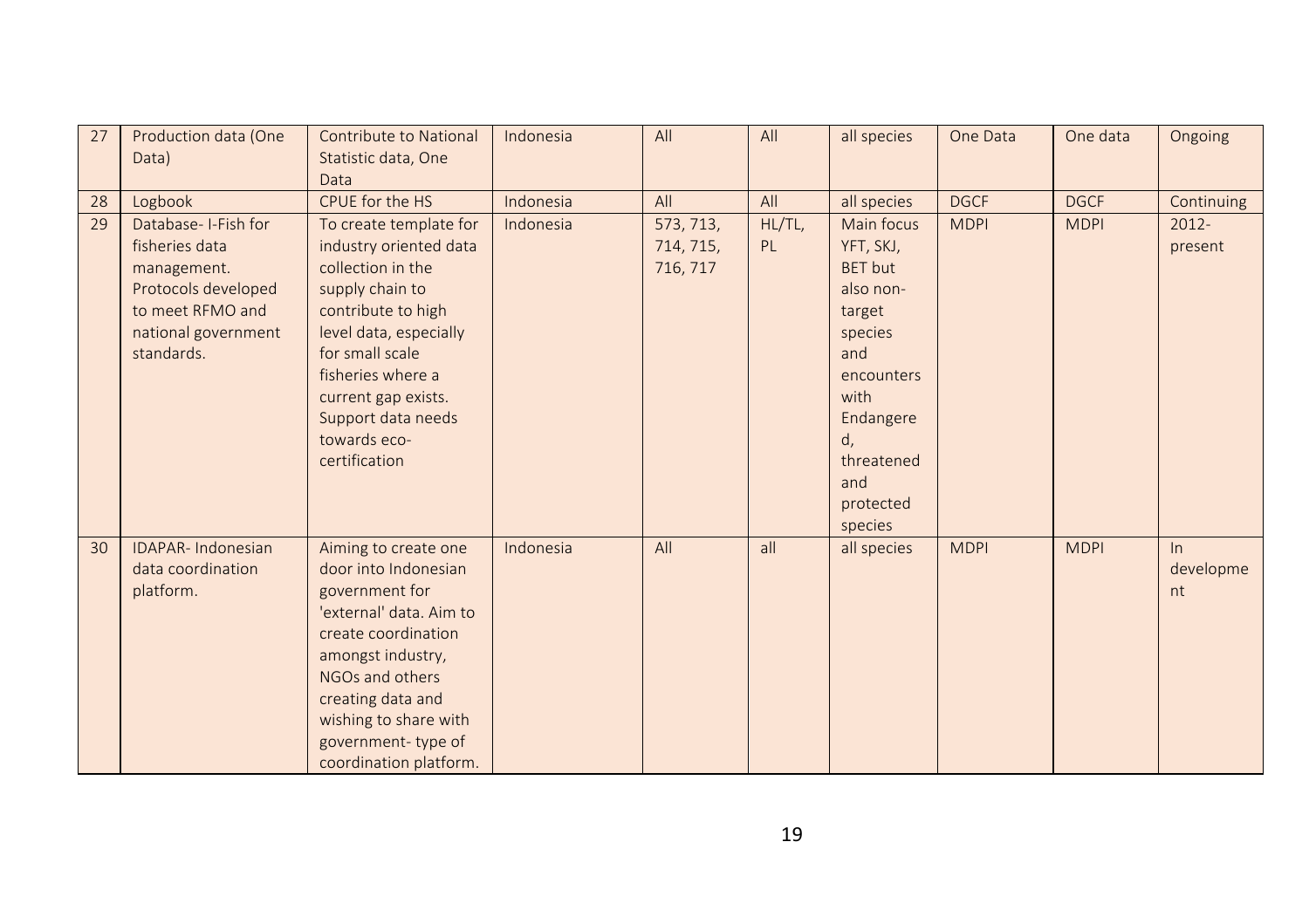|    | <b>TARGETED RESEARCH</b>                                                                                                                                                                                                                                                                                                                                                         |                                                                                                                                                                                   |  |                 |  |               |                                                                                  |              |                                     |  |  |
|----|----------------------------------------------------------------------------------------------------------------------------------------------------------------------------------------------------------------------------------------------------------------------------------------------------------------------------------------------------------------------------------|-----------------------------------------------------------------------------------------------------------------------------------------------------------------------------------|--|-----------------|--|---------------|----------------------------------------------------------------------------------|--------------|-------------------------------------|--|--|
| 31 | • Complete biological<br>sampling of yellowfin,<br>bigeye and skipjack<br>tuna across the<br>Indonesian<br>archipelago;<br>• Analyse biological<br>samples and model<br>the resulting data to<br>estimate life-history<br>parameters.                                                                                                                                            | Determine the<br>productivity of<br>skipjack, yellowfin and<br>bigeye tuna in<br>Indonesia by<br>estimating relevant<br>life-history<br>parameters (age,<br>growth, reproduction) |  | 713.714.71<br>5 |  | BET, SKJ, YFT | <b>ACIAR</b><br>Project<br>FIS/2016/11<br>6, CSIRO in<br>partnership<br>with CFR | <b>CSIRO</b> | 2014-2020                           |  |  |
| 32 | • Socio-economic<br>analyses and bio-<br>economic modelling of<br>tuna fisheries sectors<br>and relevant<br>communities;<br>• Propose potential<br>social and economic<br>performance<br>measures or indicators<br>that can be<br>incorporated in to the<br>simulation evaluation<br>framework<br>(Management Strategy)<br>Evaluation);<br>• Examine the<br>potential trade-offs | Examine the potential<br>social and economic.<br>impacts of alternative<br>management<br>measures through<br>surveys and bio-<br>economic modelling                               |  | 713.714.71<br>5 |  | BET, SKJ, YFT | <b>ACIAR</b><br>Project<br>FIS/2016/11<br>6, CSIRO in<br>partnership<br>with CFR | <b>CSIRO</b> | Ongoing<br>until<br>minimum<br>2019 |  |  |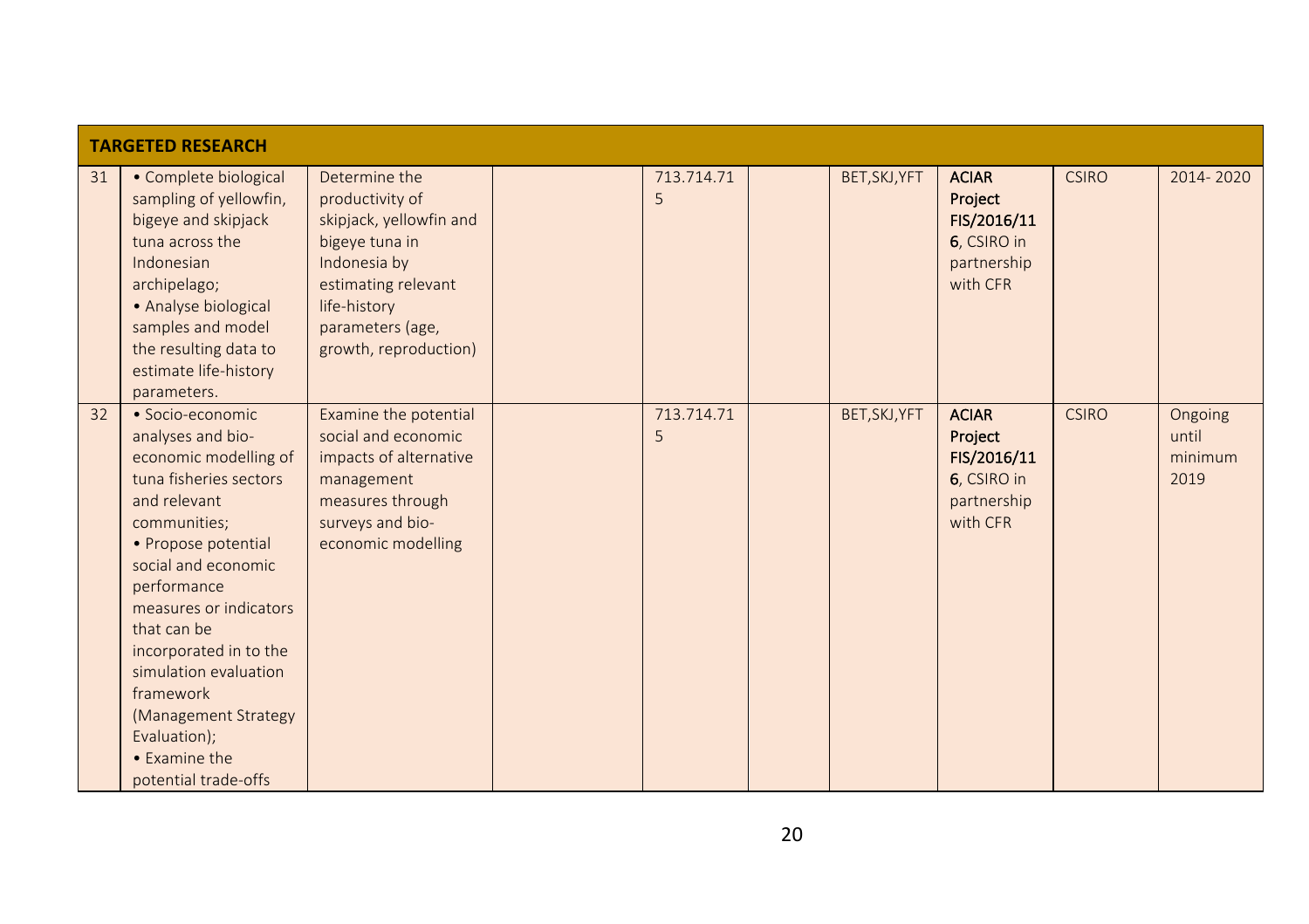|    | among social,<br>economic and stock<br>conservation<br>objectives of various<br>harvest strategies.                                                                                                                           |                                                                                                                                                                                                                                                       |       |                 |     |                                  |                                                                                  |                                                   |                     |
|----|-------------------------------------------------------------------------------------------------------------------------------------------------------------------------------------------------------------------------------|-------------------------------------------------------------------------------------------------------------------------------------------------------------------------------------------------------------------------------------------------------|-------|-----------------|-----|----------------------------------|----------------------------------------------------------------------------------|---------------------------------------------------|---------------------|
| 33 | Observer onboard                                                                                                                                                                                                              | Fishing activities,<br>CPUE, Biological Data,<br>ETP inventory                                                                                                                                                                                        | Ambon | 714             | LL  | YFT, BET<br>and other<br>pelagic | Loka Tuna<br>Benoa and<br><b>RIMF</b>                                            | Loka Tuna<br>Benoa and<br><b>RIMF</b><br>Cibinong | starting in<br>2018 |
| 34 | Marine and fisheries<br>Survey                                                                                                                                                                                                | <b>Exploratory, Ground</b><br>check, sampling<br>(Hydro acoustics,<br>experimental fishing)                                                                                                                                                           | All   | All             | all | All                              | <b>RIMF</b>                                                                      | Cibinong                                          | Continuing          |
|    | <b>Fisheries management</b>                                                                                                                                                                                                   |                                                                                                                                                                                                                                                       |       |                 |     |                                  |                                                                                  |                                                   |                     |
| 35 | Provide expert advice<br>to DGCF and CFRDCFR<br>on the development<br>and selection of<br>operation harvest<br>strategies, consistent<br>with the National Tuna<br><b>Harvest Strategy</b><br>Framework (see<br>Objective 1); | Evaluate operational<br>harvest strategies for<br>tropical tuna in<br>Indonesia's Fisheries<br><b>Management Areas</b><br>$713 - 715$ and provide<br>technical advice to<br>MMAF on selection<br>and implementation<br>of trial harvest<br>strategies |       | 713.714.71<br>5 |     | BET, SKJ, YFT                    | <b>ACIAR</b><br>Project<br>FIS/2016/11<br>6, CSIRO in<br>partnership<br>with CFR | <b>CSIRO</b>                                      |                     |
| 36 | Supporting HS process<br>at National<br>government for<br>Indonesian                                                                                                                                                          | Evaluate operational<br>harvest strategies for<br>tropical tuna in<br>Indonesia's Fisheries                                                                                                                                                           |       | 713.714.71<br>5 |     | BET, SKJ, YFT                    | MDPI-<br>Various<br>donors                                                       | <b>MDPI</b>                                       | 2017-2018           |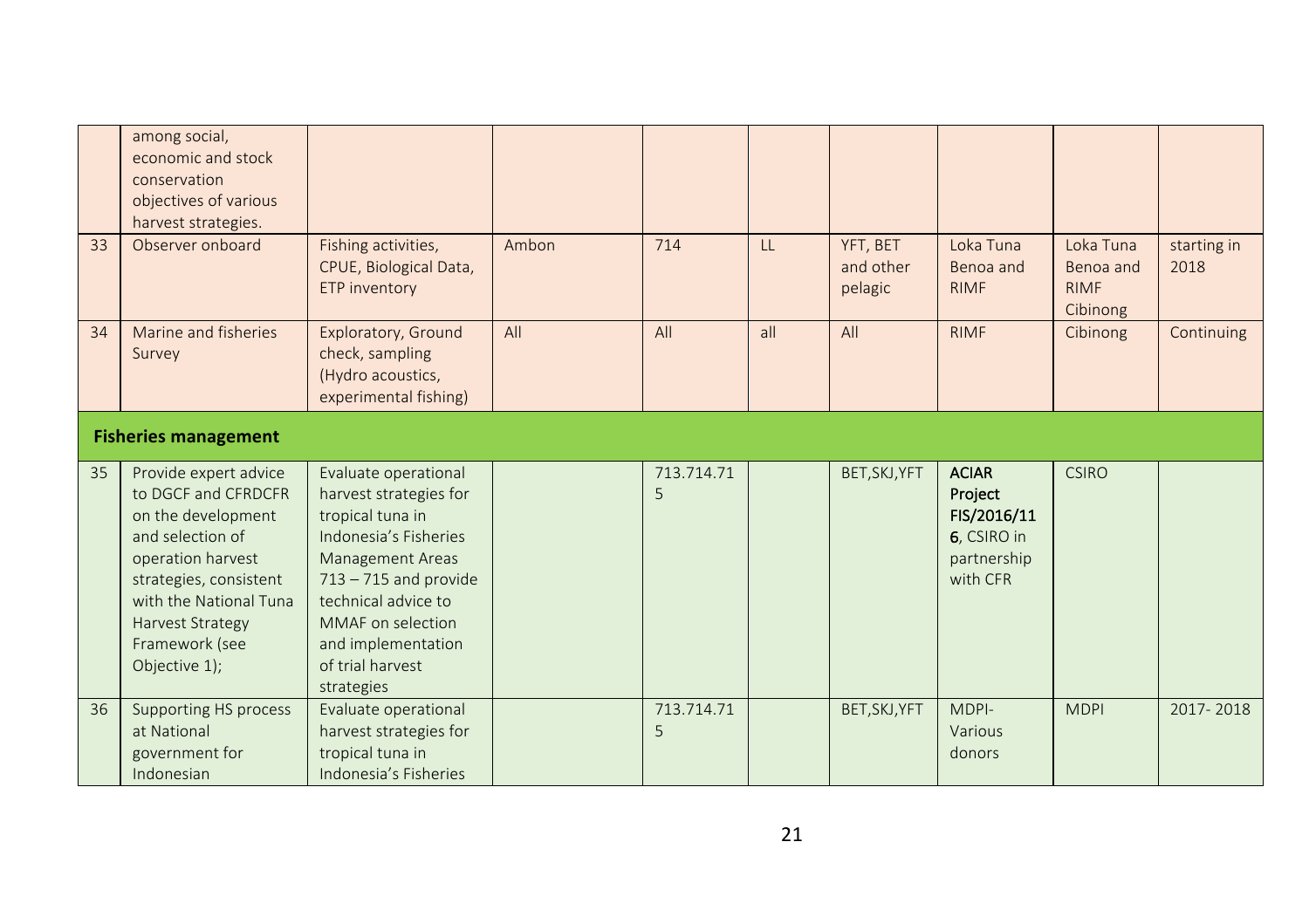|    | Archipelagic waters-<br>713, 714, 715 for SKJ,<br>BET and YFT                                        | <b>Management Areas</b><br>$713 - 715$ and provide<br>technical advice to<br>MMAF on selection<br>and implementation<br>of trial harvest<br>strategies                                                              |                                                                           |                                    |               |               |                                |                                       |         |
|----|------------------------------------------------------------------------------------------------------|---------------------------------------------------------------------------------------------------------------------------------------------------------------------------------------------------------------------|---------------------------------------------------------------------------|------------------------------------|---------------|---------------|--------------------------------|---------------------------------------|---------|
| 37 | Supporting<br>implementation of the<br>NPOA Tuna on various<br>topics                                | Certification, FIP<br>implementation                                                                                                                                                                                | Indonesia general                                                         |                                    |               | BET, SKJ, YFT | MDPI-<br>Various<br>donors     | <b>MDPI</b>                           |         |
| 38 | Support provincial<br>level co-management<br>initiatives-DMC/KPDP-<br>data Management<br>committees. | To support provincial<br>level capacity building,<br>to create multi<br>stakeholder for a on<br>fisheries management<br>and to create data<br>improvements to lead<br>to better management<br>on provincial levels. | Maluku, Maluku<br>Utara, Sulawesi<br>Utara, Sulawesi<br>Selatan, NTT, NTB | 573, 713,<br>714, 715,<br>716, 717 | HL, TL,<br>PL | BET, SKJ, YFT | MDPI-<br>Various<br>donors     | <b>MDPI</b>                           |         |
| 39 | Boat registration                                                                                    | Compliance to<br>traceability                                                                                                                                                                                       | Ambon and<br>Banda                                                        | 714                                | <b>HL</b>     | YFT           | PT Intimas<br>Surya; PT<br>KML | PT Intimas<br>Surya; PT<br><b>KML</b> | Ongoing |
| 40 | Vessel tracking                                                                                      | Understanding fishing<br>grounds                                                                                                                                                                                    | Banda Sea                                                                 | 714                                | <b>HL</b>     | <b>YFT</b>    | SFP - LINI                     | SFP - LINI                            | ongoing |
|    | <b>LEGISLATION</b>                                                                                   |                                                                                                                                                                                                                     |                                                                           |                                    |               |               |                                |                                       |         |
| 41 | Development of Fads<br>Regulation                                                                    |                                                                                                                                                                                                                     |                                                                           |                                    |               |               | DGCF,<br>Bureau of<br>Law MMAF | DGCF.<br>Bureau of<br>Law MMAF        | 2019    |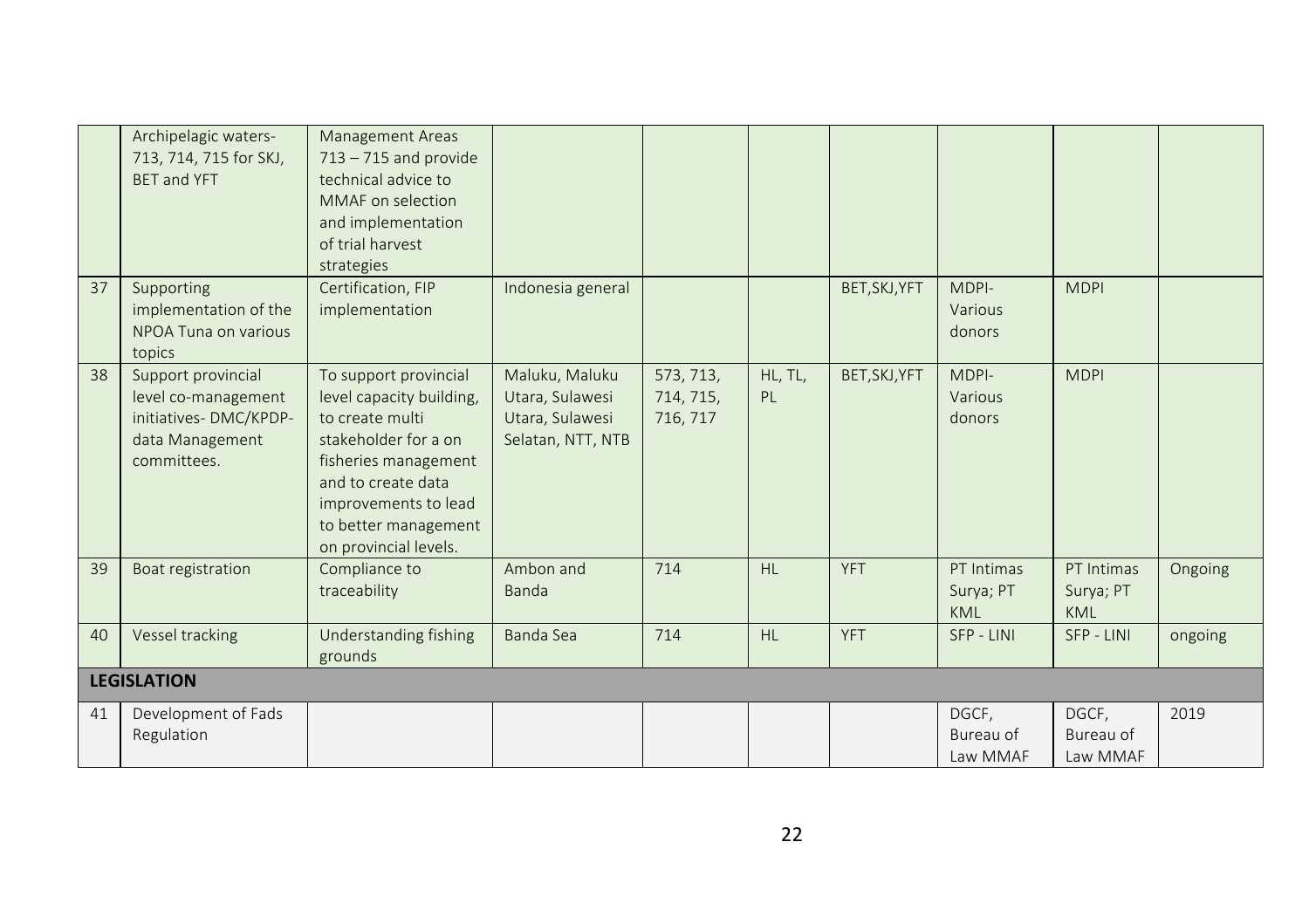| 42 | Develop Ministerial<br>decree for Harvest<br>Strategy | Current regulation<br>related to tuna<br>management are<br>scattered and aim to<br>have a single<br>regulation for tuna<br>fisheries                                                                                                                                                 |          | ALL      | <b>ALL</b>        | <b>ALL</b> | DGCF,<br>Bureau of<br>Law MMAF | DGCF,<br>Bureau of<br>Law MMAF | 2019                                 |
|----|-------------------------------------------------------|--------------------------------------------------------------------------------------------------------------------------------------------------------------------------------------------------------------------------------------------------------------------------------------|----------|----------|-------------------|------------|--------------------------------|--------------------------------|--------------------------------------|
| 43 | Supporting<br>development of FAD<br>regulatory update | Current FAD<br>regulation has not<br>been adequate in<br>reaching FAD<br>management<br>objectives. Increasing<br>pressure has created a<br>need for an update to<br>FAD regulation<br>initiated by a<br>proposed FAD<br>amnesty to get an<br>initial understanding<br>on FAD density | National | National | HL, TL,<br>PL, PS | all Tuna   | MDPI-<br>Various<br>donors     | <b>MDPI</b>                    | January<br>2018-<br>December<br>2021 |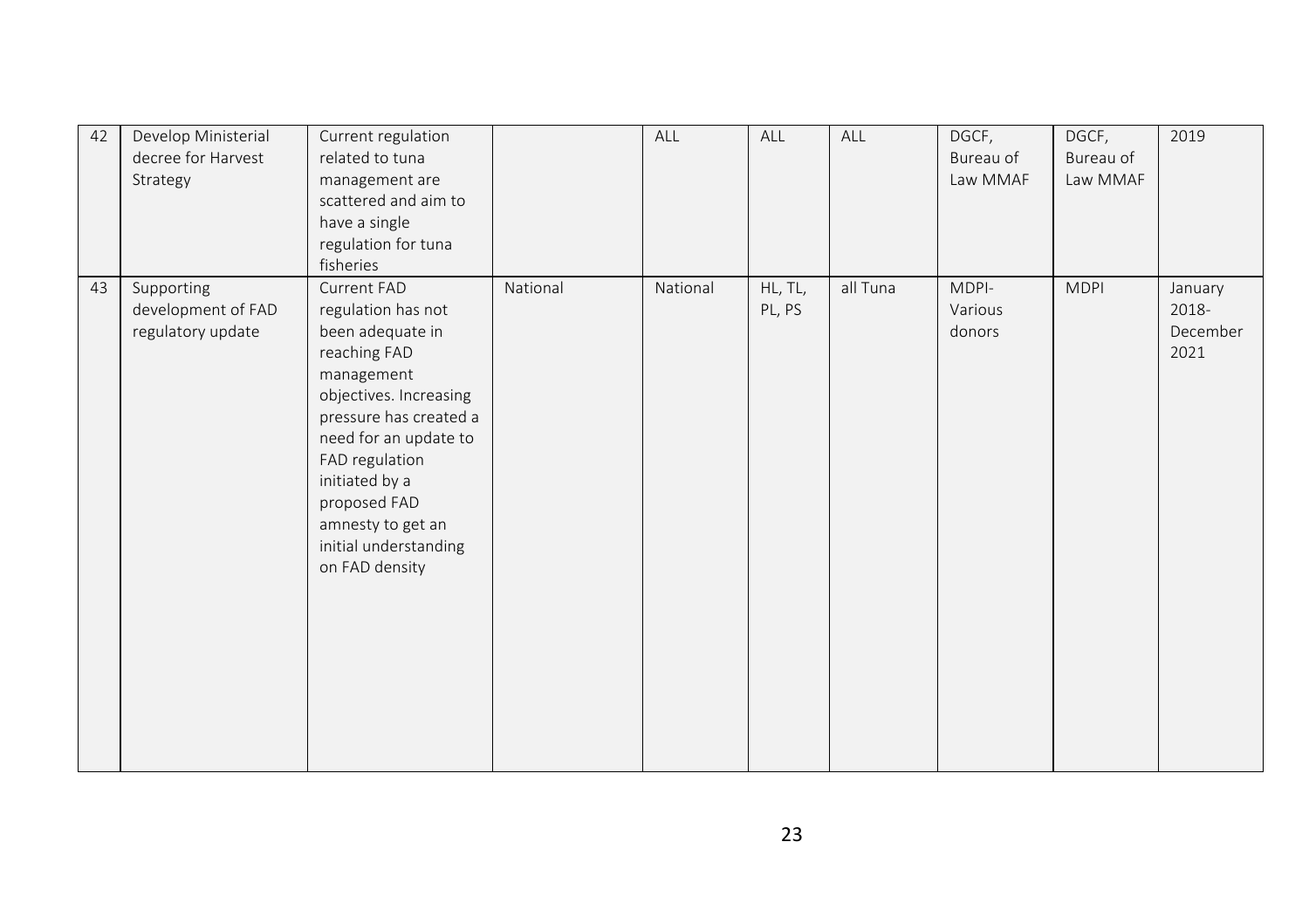|    | <b>CAPACITY BUILDING</b>                                                                                                                                                                                                                                                        |                                                                                       |  |  |  |  |                                                       |              |                                      |
|----|---------------------------------------------------------------------------------------------------------------------------------------------------------------------------------------------------------------------------------------------------------------------------------|---------------------------------------------------------------------------------------|--|--|--|--|-------------------------------------------------------|--------------|--------------------------------------|
| 44 | • Review of current<br>and proposed tuna<br>research and<br>monitoring activities                                                                                                                                                                                               | Develop an<br>operational capability<br>plan for Indonesian<br>tuna fisheries science |  |  |  |  | <b>ACIAR</b><br>Project<br>FIS/2016/11<br>6, CSIRO in | <b>CSIRO</b> | January<br>2018-<br>December<br>2021 |
|    | and staff capabilities<br>across CFRDCFR and<br>DGCF, where<br>appropriate, and<br>institutional<br>mechanisms for<br>scientific advice and<br>engagement in tuna<br>RFMOs;<br>• Develop a 5-10 year                                                                            | and engagement in<br>the relevant                                                     |  |  |  |  | partnership<br>with CFR                               |              |                                      |
|    | capability plan for tuna<br>research and<br>management and tuna<br>RFMO engagement.<br>• Provide targeted<br>support for individual<br>participation in formal<br>and informal tuna<br>RFMO technical<br>meetings, for example<br>through small grant<br>proposals for capacity |                                                                                       |  |  |  |  |                                                       |              |                                      |
|    | development funding<br>from CCSBT.                                                                                                                                                                                                                                              |                                                                                       |  |  |  |  |                                                       |              |                                      |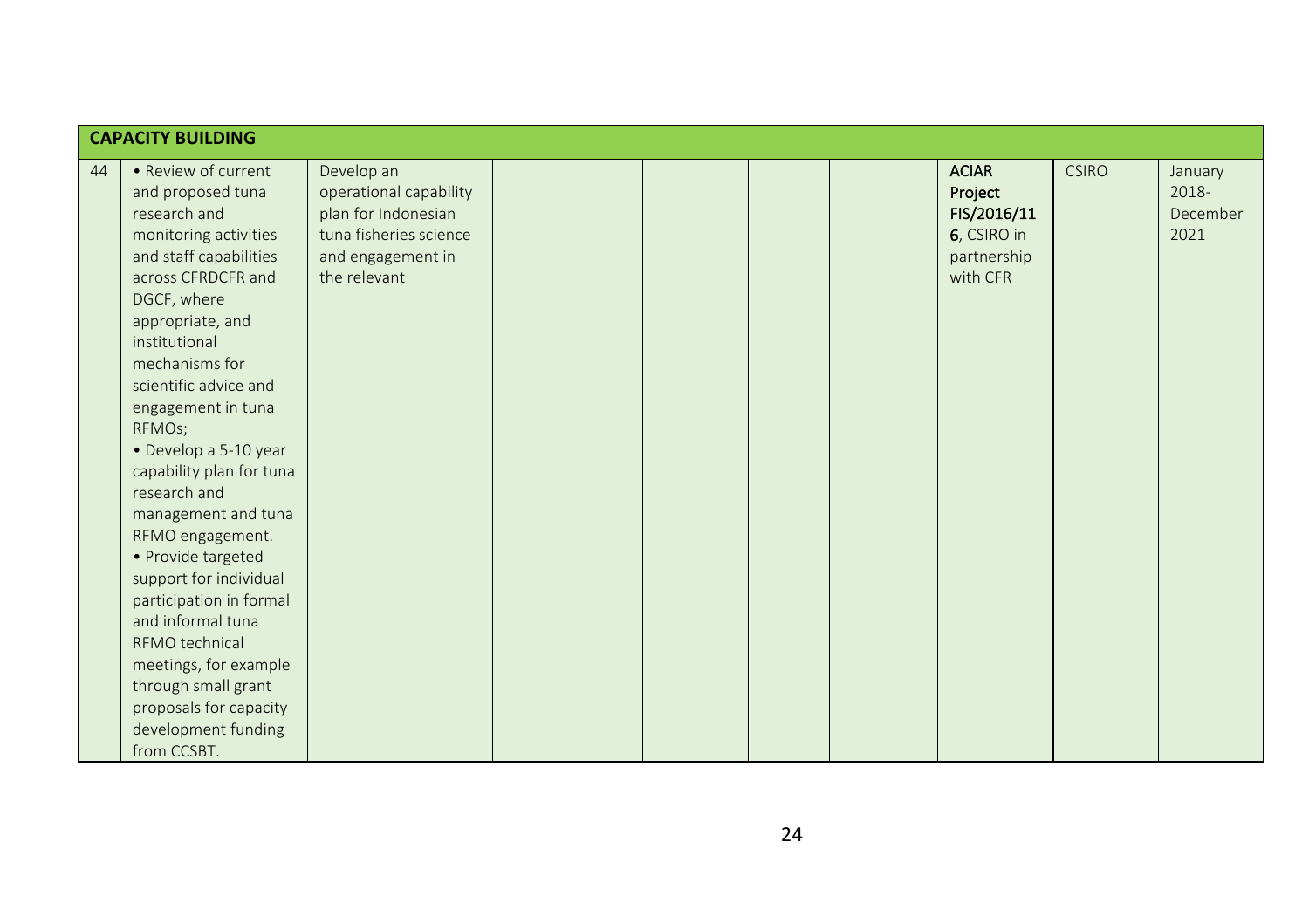| 45 | Conduct training<br>workshops for<br>Indonesian scientists<br>to build capacity in<br>contemporary<br>population biology<br>laboratory and<br>analysis methods | Determine the<br>productivity of<br>skipjack, yellowfin and<br>bigeve tuna in<br>Indonesia by<br>estimating relevant<br>life-history<br>parameters (age,<br>growth, reproduction)                                                                                  |            | 713.714.71<br>5 |     | BET, SKJ, YFT | <b>ACIAR</b><br>Project<br>FIS/2016/11<br>6, CSIRO in<br>partnership<br>with CFR | <b>CSIRO</b>        |        |
|----|----------------------------------------------------------------------------------------------------------------------------------------------------------------|--------------------------------------------------------------------------------------------------------------------------------------------------------------------------------------------------------------------------------------------------------------------|------------|-----------------|-----|---------------|----------------------------------------------------------------------------------|---------------------|--------|
|    | Supporting capacity<br>building of HS<br>technical team<br>through funding for<br>capacity building                                                            | To ensure the HS<br>process developed for<br>Tuna can be multiplied<br>to other Indonesian<br>fisheries by creating a<br>strong base and<br>understanding for HS<br>methodology within<br>the wider Indonesian<br>government scientific<br>and management<br>team. | Indonesian | all             | all | all           | MDPI-<br>Various<br>donors                                                       | <b>MDPI</b>         |        |
| 46 | Safety at sea                                                                                                                                                  | Support fishers safety<br>knowledge                                                                                                                                                                                                                                | Banda      | 714             | HL. | <b>YFT</b>    | SFP-LINI                                                                         | SFP-LINI            | yearly |
| 47 | Best practice in post<br>harvest                                                                                                                               | Support fishers<br>knowledge in<br>maintaining quality                                                                                                                                                                                                             | Banda      | 714             | HL. | <b>YFT</b>    | PT Intimas<br>Surya                                                              | PT Intimas<br>Surya | yearly |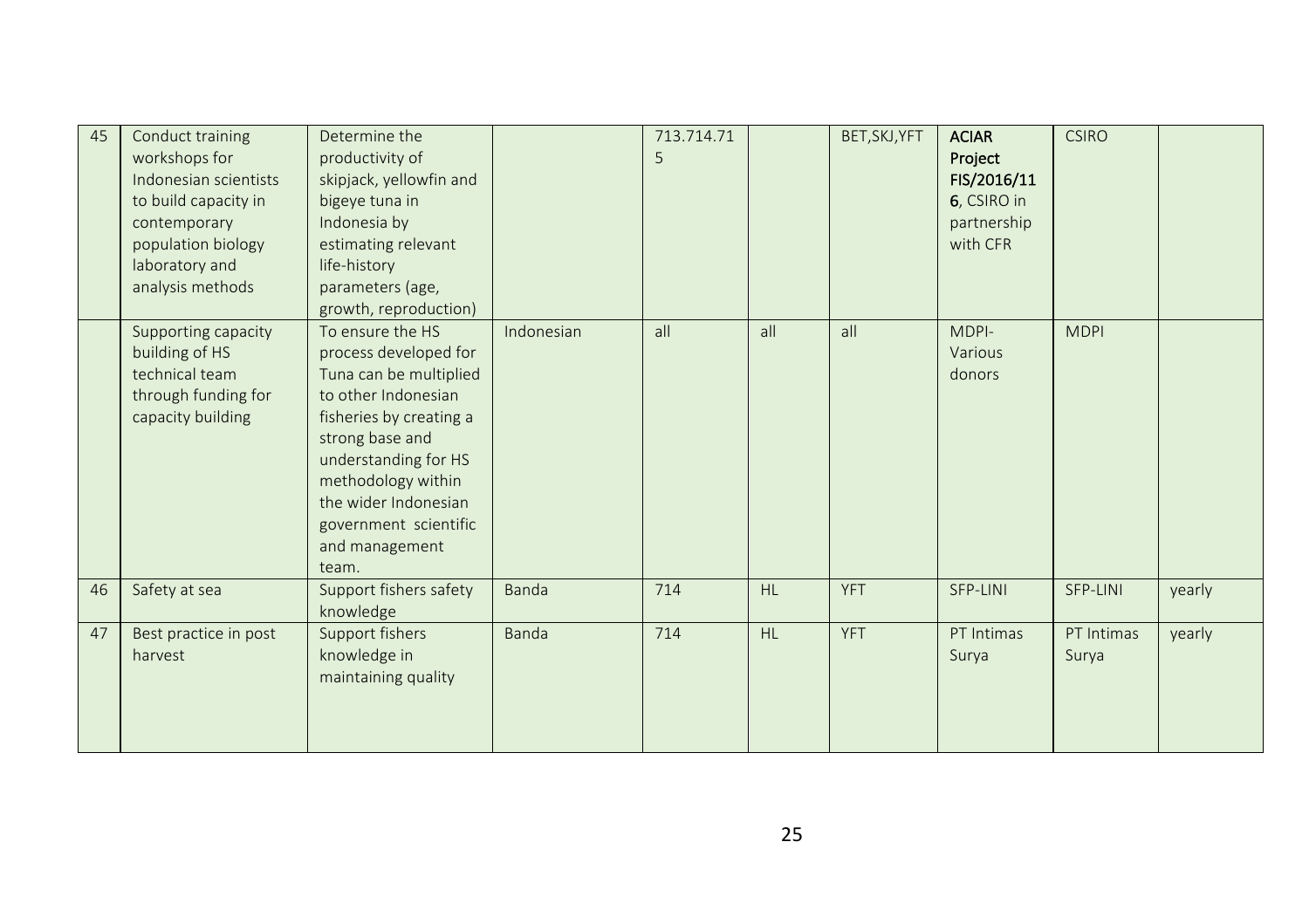| <b>CONSULTATION</b> |                                                                                                                                                                                                                                                                                                                                                                                                                                                                                                                         |                                                                                                  |          |                 |     |               |                                                                                  |              |                             |  |
|---------------------|-------------------------------------------------------------------------------------------------------------------------------------------------------------------------------------------------------------------------------------------------------------------------------------------------------------------------------------------------------------------------------------------------------------------------------------------------------------------------------------------------------------------------|--------------------------------------------------------------------------------------------------|----------|-----------------|-----|---------------|----------------------------------------------------------------------------------|--------------|-----------------------------|--|
| 48                  | Conduct policy,<br>management and<br>research training<br>workshops on harvest<br>strategy development<br>and implementation<br>with Department of<br>Agriculture and Water<br>Resources (DAWR),<br><b>Australian Fisheries</b><br>Management<br>Authority (AFMA) and<br><b>CSIRO.</b> These will focus<br>on practical<br>experience with the<br>Commonwealth<br><b>Harvest Strategy Policy</b><br>and providing<br>concrete examples of<br>the interaction<br>between fisheries<br>policy, management<br>and science. | Facilitate policy and<br>technical consultative<br>processes for Harvest<br>Strategy development |          | 713.714.71<br>5 |     | BET, SKJ, YFT | <b>ACIAR</b><br>Project<br>FIS/2016/11<br>6, CSIRO in<br>partnership<br>with CFR | <b>CSIRO</b> | Ongoing-<br>minimum<br>2020 |  |
|                     | <b>OTHER</b>                                                                                                                                                                                                                                                                                                                                                                                                                                                                                                            |                                                                                                  |          |                 |     |               |                                                                                  |              |                             |  |
| 49                  | Certification-FT and<br>FIP work focused on<br><b>MSC</b>                                                                                                                                                                                                                                                                                                                                                                                                                                                               | These approaches<br>create strong<br>motivation for HS                                           | National | all             | all | HL, TL, PL    | <b>MDPI</b>                                                                      | <b>MDPI</b>  |                             |  |